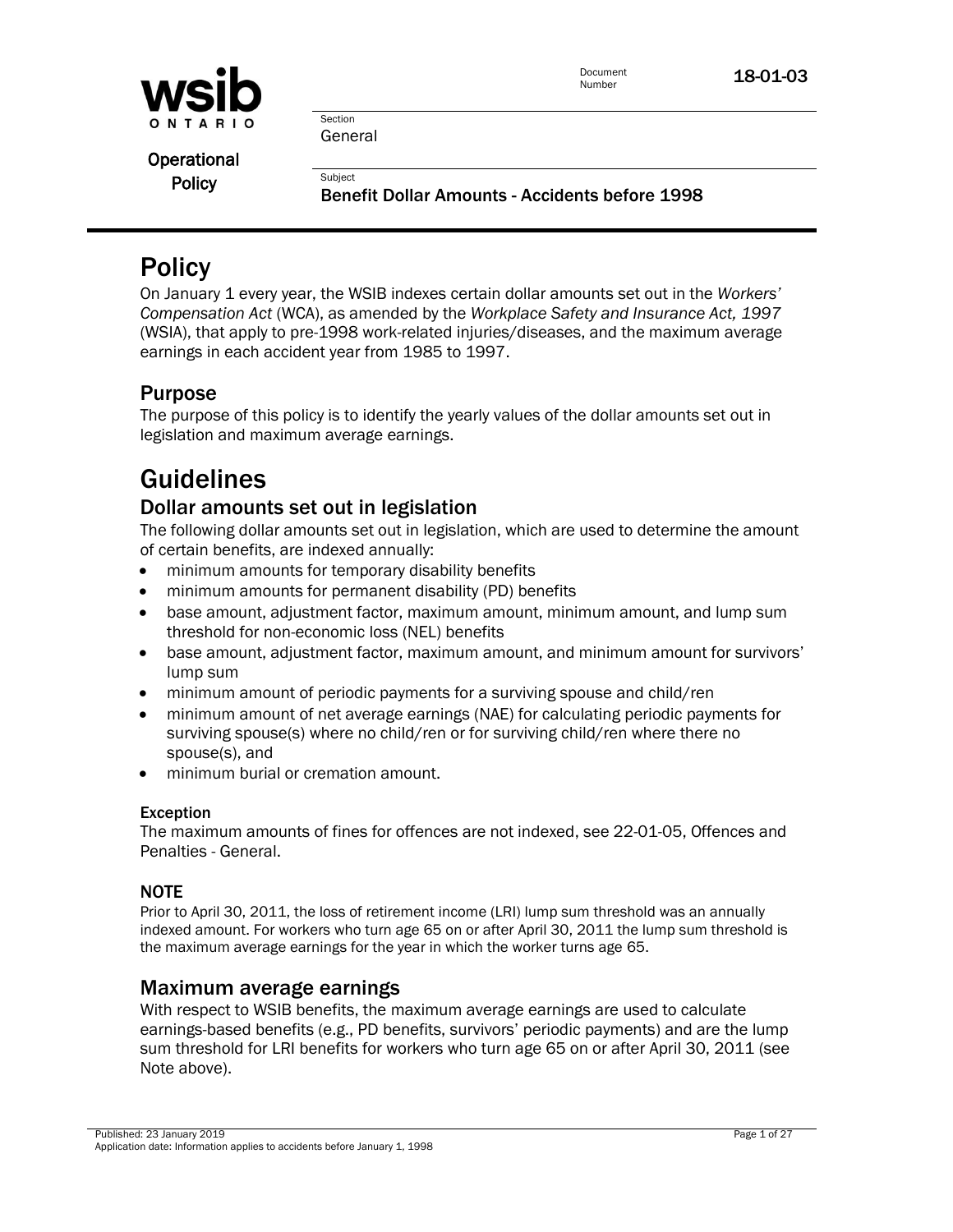| WSID        |         | Document<br>Number |
|-------------|---------|--------------------|
| ONTARIO     | Section |                    |
|             | General |                    |
| Operational |         |                    |

There is one maximum average earnings applicable to accident dates before April 1, 1985. Likewise, there is one maximum average earnings applicable to accident dates between April 1, 1985 and January 1, 1990 (inclusive). From January 2, 1990 onward, maximum average earnings are identified in each accident year. All maximum average earnings are indexed annually.

Benefit Dollar Amounts - Accidents before 1998

Prior to 1992, maximum average earnings were legislated amounts. The maximum average earnings in each accident year from 1992 onward are 175 per cent of the average industrial wage (AIW) for Ontario from published Statistics Canada earnings data from the year prior to the accident year.

The maximum average earnings are indexed every January 1.

**Subject** 

## Indexing factor

The indexing factor is the percentage adjustment applied to values that are subject to annual indexing (e.g., dollar amounts set out in legislation and maximum average earnings) to account for inflation. The indexing factor is prescribed by legislation.

Information about the indexing method can be found in 18-01-14, Annual Indexing.

#### On or after January 1, 2018

For entitlement periods on or after January 1, 2018, the indexing factor is the percentage change in the Consumer Price Index (CPI) for Canada for all items, for the 12-month period ending on October 31 of the previous year, as published by Statistics Canada. This factor is applicable for all values subject to annual indexing, and is referred to in the WSIA as the 'Indexing Factor'.

#### Between January 1, 1998 and December 31, 2017 (inclusive)

For entitlement periods between January 1, 1998 and December 31, 2017 inclusive, as outlined in the WSIA, different indexing factors are applicable depending on the benefit type, the legislated amount, and the year:

- Alternate Indexing Factor: the percentage change in the CPI for Canada for all items, for the 12-month period ending on October 31 of the previous year, as published by Statistics Canada (also referred to as CPI)
- **General Indexing Factor:**  $(1/2 \times$  Alternate Indexing Factor) 1 (also referred to as modified Friedland)
- Temporary Indexing Factor: an amount prescribed by the Lieutenant Governor in Council by regulation to replace the General Indexing Factor for a given year
- Additional Adjustment: an amount prescribed by the Lieutenant Governor in Council by regulation in addition to the General and/or Alternate Indexing Factors for a given year



**Policy**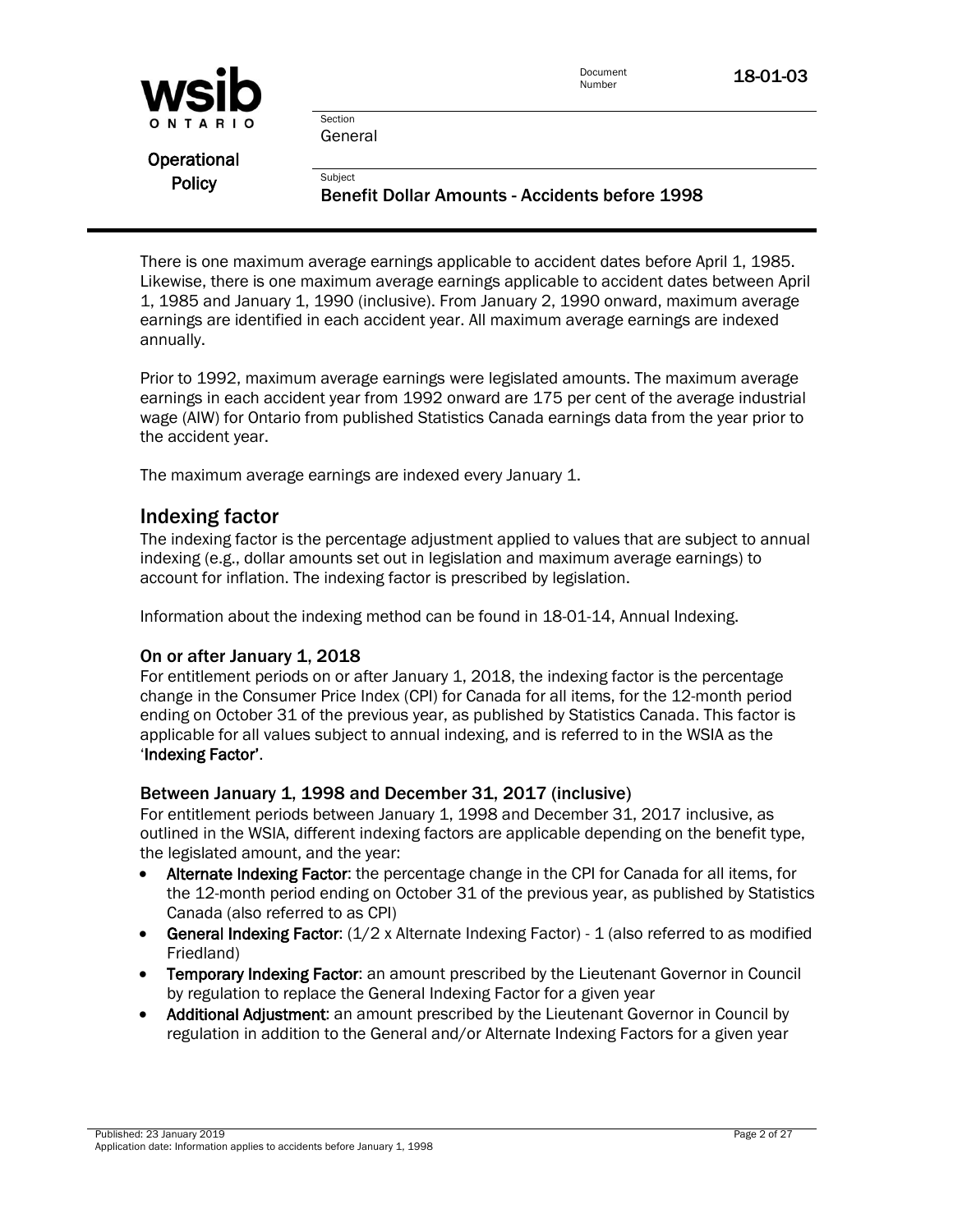

**Section** General

**Subject** 

Operational **Policy** 

Benefit Dollar Amounts - Accidents before 1998

## Between 1987 and 1997 (inclusive)

For entitlement periods between 1987 and 1997 inclusive, as outlined in the WCA, different indexing factors are applicable depending on the benefit type, the legislated amount, and the year:

- The percentage change in the CPI for Canada for all items, for the 12-month period ending on October 31 of the previous year, as published by Statistics Canada (also referred to as CPI).
- $\bullet$  [3/4 x A] 1 in which "A" is the percentage change in the CPI for Canada for all items, for the 12-month period ending on October 31 of the previous year, as published by Statistics Canada (also referred to as Friedland).

### Prior to 1987

For entitlement periods prior to 1987, increases to benefits and/or legislated amounts (including the maximum average earnings) occurred via amendments to the WCA.

## Other rates

For benefit dollar amounts for accident dates on or after January 1, 1998 see [18-01-02,](policy:18-01-03)  [Benefit Dollar Amounts -](policy:18-01-03) Accidents from 1998. For other rates reviewed annually and set by the WSIB see [18-01-05, Table of Rates.](policy:18-01-05)

## Annual indexing

The Indexing Factor for 2019 is 2.3%.

#### Dollar amounts set out in legislation: 2019 values

| Amount                                                              | Value       |
|---------------------------------------------------------------------|-------------|
| <b>Temporary</b>                                                    |             |
| Full minimum (accident dates before April 1, 1985)                  | \$22,210.76 |
| Full minimum (accident dates between April 1, 1985 and December 31, | \$23,782.72 |
| 1997)                                                               |             |
| Partial minimum (accident dates before April 1, 1985)               | \$17,027.40 |
| Partial minimum (accident dates between April 1, 1985 and December  | \$18,233.28 |
| 31, 1997)                                                           |             |
| <b>PD</b>                                                           |             |
| Full minimum (accident dates before April 1, 1985)                  | \$22,468.16 |
| Full minimum (accident dates on or after April 1, 1985)             | \$23,782.72 |
| Partial minimum (accident dates before April 1, 1985)               | \$17,225.00 |
| Partial minimum (accident dates on or after April 1, 1985)          | \$18,233.28 |
| <b>NEL benefit</b>                                                  |             |
| Base amount                                                         | \$61,361.27 |
| Adjustment factor                                                   | \$1,364.09  |
| Maximum                                                             | \$88,632.37 |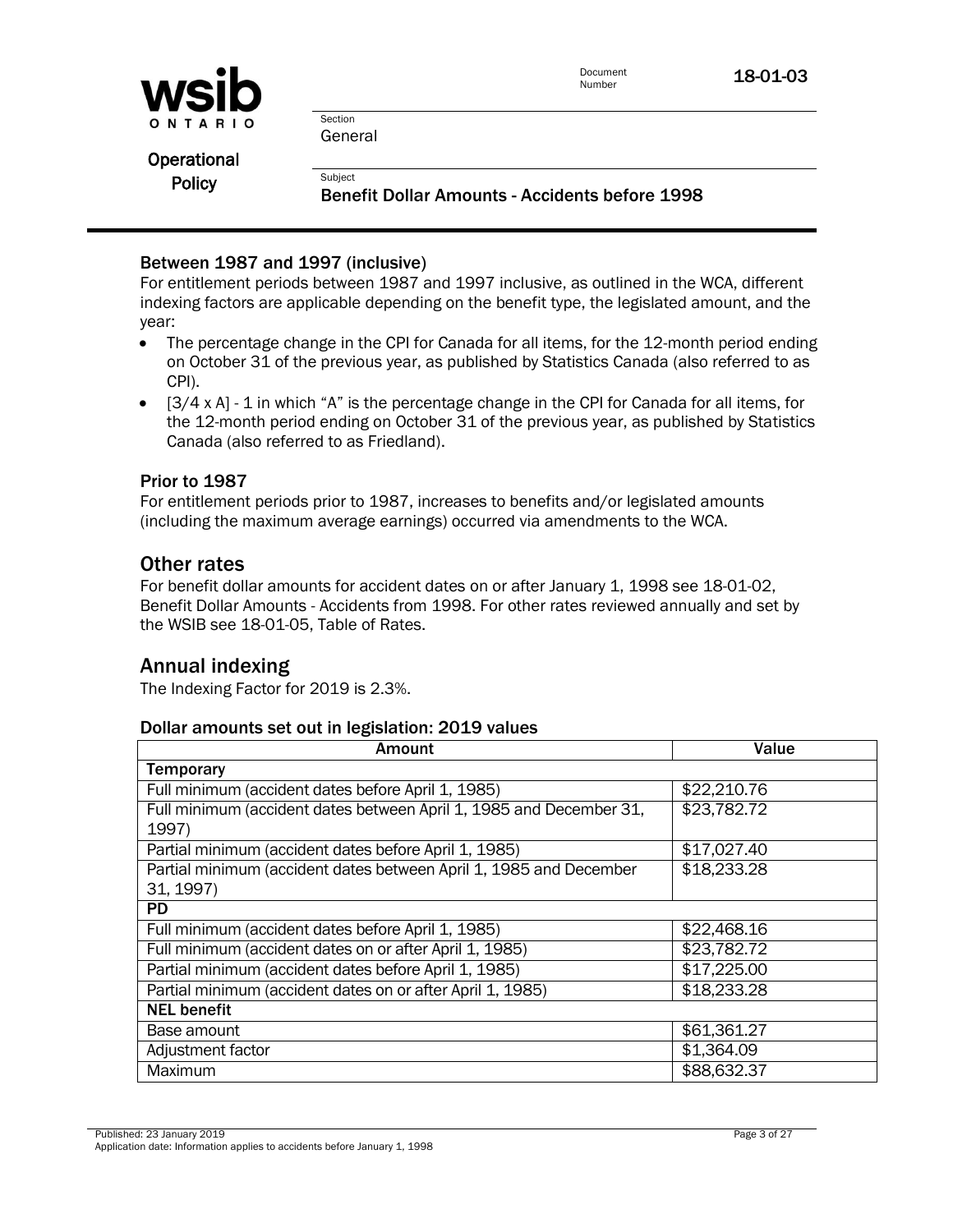



Section General

**Subject** 

## **Operational** Policy

Benefit Dollar Amounts - Accidents before 1998

| Minimum                                                  | \$34,090.12  |
|----------------------------------------------------------|--------------|
| Lump sum threshold                                       | \$13,635.56  |
| Survivors' lump sum                                      |              |
| Base amount                                              | \$83,766.72  |
| Adjustment factor                                        | \$2,094.16   |
| Maximum                                                  | \$125,650.00 |
| <b>Minimum</b>                                           | \$41,883.31  |
| Survivors' periodic payment                              |              |
| Minimum (spouse(s) and child/ren)                        | \$23,782.72  |
| Minimum (spouse(s) no child/ren, child/ren no spouse(s)) |              |
| <b>Burial or cremation expenses</b>                      |              |
| Minimum                                                  | \$3,141.25   |

Maximum average earnings: 2019 values for accident dates before 1998 and workrelated deaths resulting from injuries/diseases between April 1, 1985 and December 31, 1997

| <b>Accident date</b>                                                            | Maximum average<br>earnings<br>(partial benefits) | Maximum average earnings<br>(full benefits, survivors' periodic<br>payments) |
|---------------------------------------------------------------------------------|---------------------------------------------------|------------------------------------------------------------------------------|
| Before April 1, 1985 (temporary \$48,500<br>benefits)                           |                                                   | \$63,200                                                                     |
| Before April 1, 1985 (PD<br>benefits)                                           | \$46,535.72                                       | \$60,700.23                                                                  |
| Between April 1, 1985 and<br>January 1, 1990<br>(inclusive)(temporary benefits) | \$53,700                                          | \$70,200                                                                     |
| Between April 1, 1985 and<br>January 1, 1990 (inclusive) (PD<br>benefits)       | \$53,700                                          | \$70,200                                                                     |
| January 2, 1990 (FEL and<br>Temporary)                                          | \$53,700                                          | \$70,200                                                                     |
| 1991 (FEL and temporary)                                                        | \$55,800                                          | \$72,700                                                                     |
| 1992 (FEL and temporary)                                                        | \$64,800                                          | \$84,100                                                                     |
| 1993 (FEL and temporary)                                                        | \$65,900                                          | \$85,200                                                                     |
| 1994 (FEL and temporary)                                                        | \$66,400                                          | \$85,700                                                                     |
| 1995 (FEL and temporary)                                                        | \$68,100                                          | \$88,200                                                                     |
| 1996 (FEL and temporary)                                                        | \$67,800                                          | \$86,400                                                                     |
| 1997 (FEL and temporary)                                                        | \$68,100                                          | \$85,600                                                                     |

See 18-01-02, Benefit Dollar Amounts - Accidents from 1998 for the maximum average earnings for accident dates in 1998 and onward.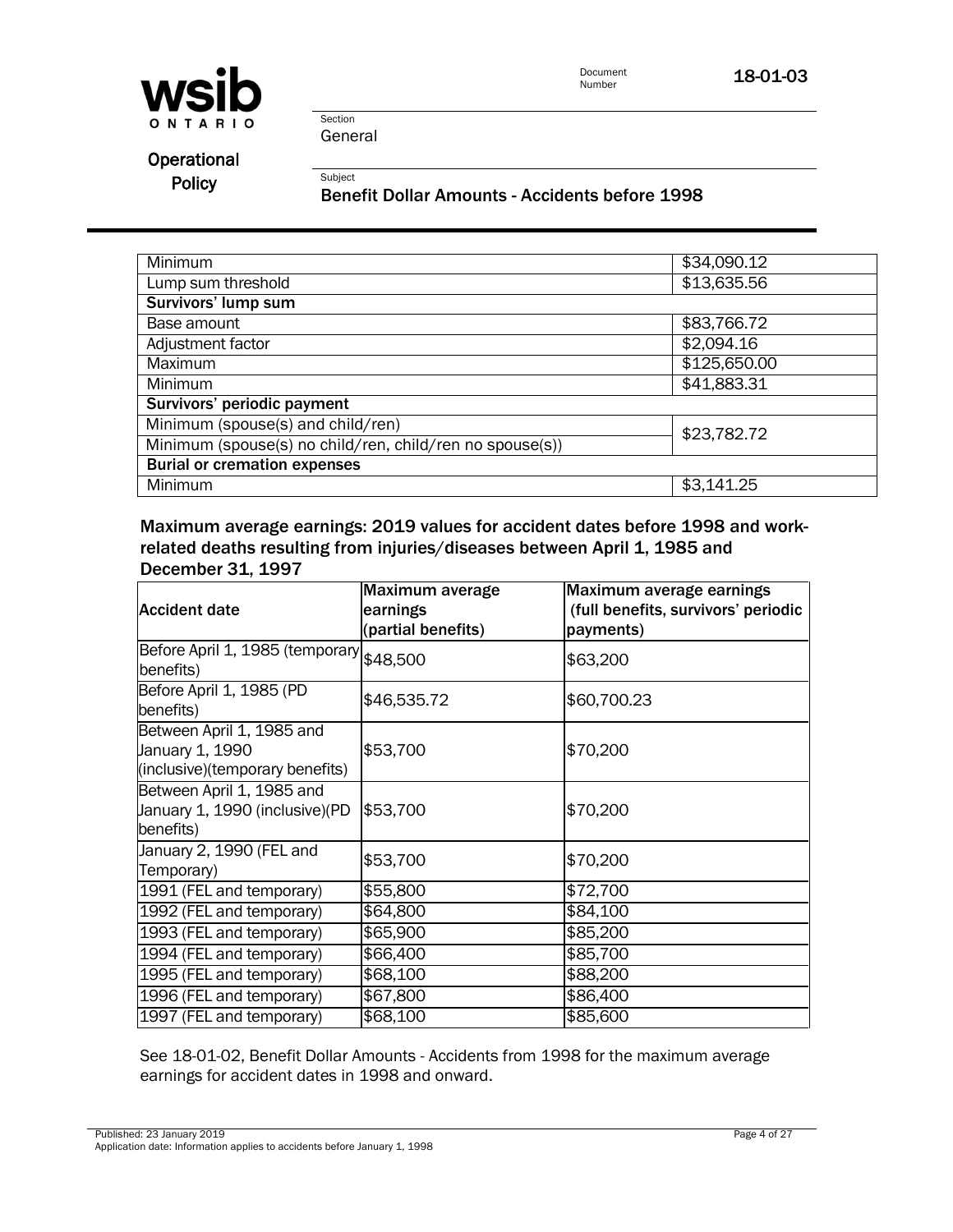

Document **18-01-03**<br>Number

**Section** General

**Subject** 

**Operational Policy** 

Benefit Dollar Amounts - Accidents before 1998

## Document history

This document replaces 18-01-03 dated April 5, 2018.

This document was previously published as: 18-01-03 dated January 3, 2017 18-01-03 dated January 4, 2016 18-01-03 dated January 2, 2015 18-01-03 dated February 3, 2014 18-01-03 dated February 1, 2013 18-01-03 dated February 1, 2012 18-01-03 dated February 1, 2011 18-01-03 dated February 23, 2010 18-01-03 dated February 18, 2009 18-01-03 dated March 3, 2008 18-01-03 dated July 3, 2007 18-01-03 dated February 19, 2007 18-01-03 dated February 20, 2006 18-01-03 dated October 12, 2004 05-01-02 dated August 12, 1999

# References

## Legislative authority

*Workplace Safety and Insurance Act, 1997,* as amended Sections 49, 51, 52, 52.1, 102, 107.1, 111, 111.1

*Workplace Safety and Insurance Act, 1997*, as it read prior to January 1, 2018 Sections 49, 50, 51, 52, 52.1, 54, 102, 111

*Workers' Compensation Act, R.S.O. 1990,* as amended Sections 35, 38, 39, 42, 44(7), 145, 146, 148, 149, 150

*Workers' Compensation Act, R.S.O. 1980,* as amended Sections 36, 41, 42, 45, 132, 133, 136, 136a., 138, 139, 140, 141

*O. Reg. 454/09*

## Appendix Indexed legislated amounts and maximum average earnings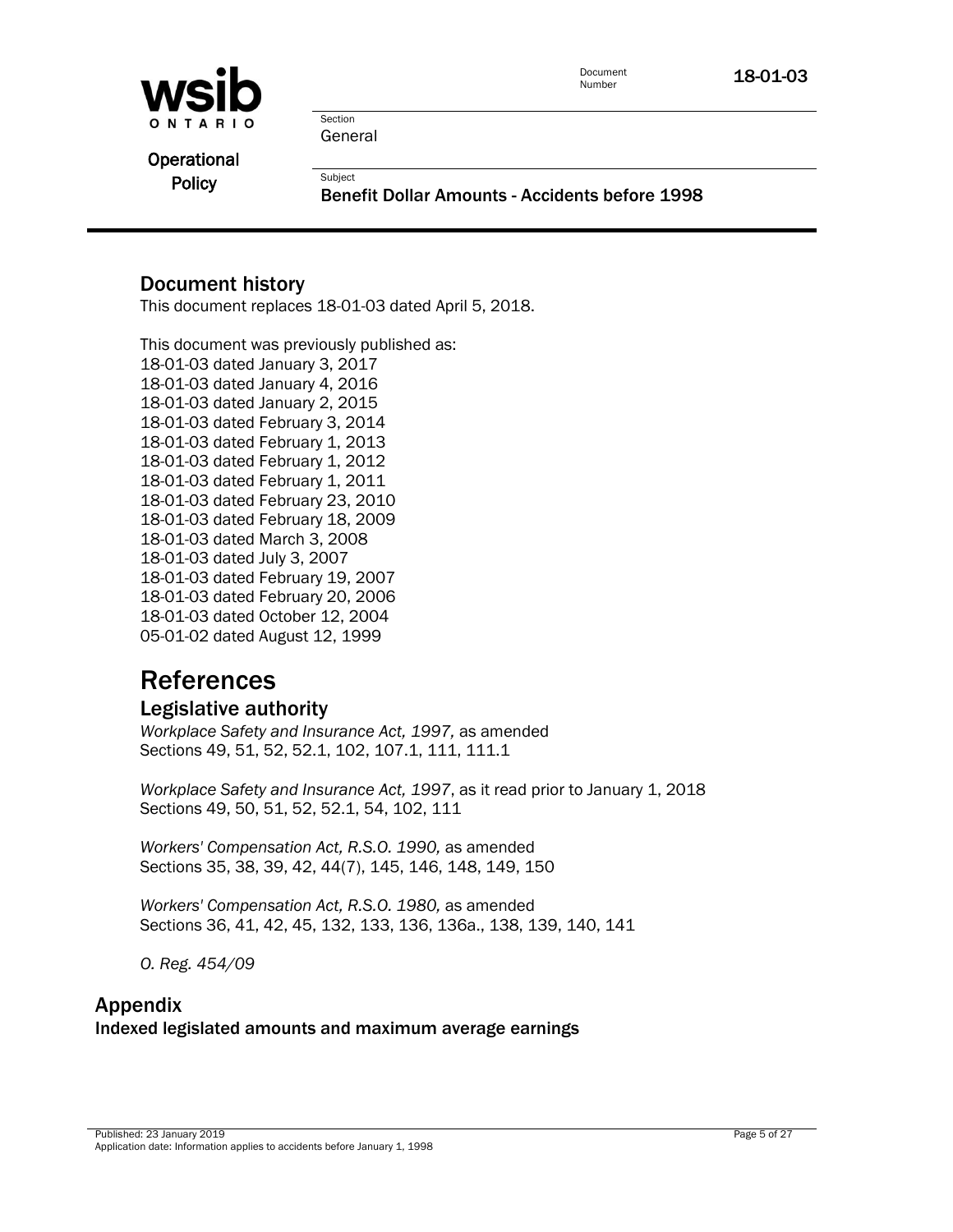

18-01-03

Section General

Subject

**Operational** Policy

Benefit Dollar Amounts - Accidents before 1998

## Fig. 1 - Minimum for temporary benefits calculation (accident dates before April 1, 1985)

The minimum is applied as part of the temporary benefit calculation.

| <b>Effective date</b> | Indexing                   | <b>Amount</b> | Indexing            | Amount (full) |
|-----------------------|----------------------------|---------------|---------------------|---------------|
|                       |                            | (partial)     |                     |               |
| July 1, 1985          | $N/A$ (*1)                 | \$10,296.00   | $N/A$ (*1)          | \$10,296.00   |
| January 1, 1986       | Legislated                 | \$10,471.24   | Legislated          | \$10,471.24   |
| January 1, 1987       | <b>CPI</b>                 | \$10,931.96   | <b>CPI</b>          | \$10,931.96   |
| January 1, 1988       | <b>CPI</b>                 | \$11,402.04   | <b>CPI</b>          | \$11,402.04   |
| January 1, 1989       | <b>CPI</b>                 | \$11,880.96   | <b>CPI</b>          | \$11,880.96   |
| January 1, 1990       | <b>CPI</b>                 | \$12,487.28   | <b>CPI</b>          | \$12,487.28   |
| January 1, 1991       | <b>CPI</b>                 | \$13,086.84   | <b>CPI</b>          | \$13,086.84   |
| January 1, 1992       | <b>CPI</b>                 | \$13,662.48   | <b>CPI</b>          | \$13,662.48   |
| January 1, 1993       | <b>CPI</b>                 | \$13,880.88   | $\overline{CPI}$    | \$13,880.88   |
| January 1, 1994       | <b>CPI</b>                 | \$14,144.52   | <b>CPI</b>          | \$14,144.52   |
| January 1, 1995       | Friedland                  | \$14,144.52   | $\overline{CPI}$    | \$14,144.52   |
| January 1, 1996       | Friedland                  | \$14,257.88   | $\overline{CPI}$    | \$14,484.08   |
| January 1, 1997       | Friedland                  | \$14,300.52   | <b>CPI</b>          | \$14,730.04   |
| January 1, 1998       | General/modified Friedland | \$14,300.52   | Alternate/CPI       | \$14,951.56   |
| January 1, 1999       | General/modified Friedland | \$14,300.52   | Alternate/CPI       | \$15,100.28   |
| January 1, 2000       | General/modified Friedland | \$14,329.12   | Alternate/CPI       | \$15,448.16   |
| January 1, 2001       | General/modified Friedland | \$14,386.32   | Alternate/CPI       | \$15,880.28   |
| January 1, 2002       | General/modified Friedland | \$14,386.32   | Alternate/CPI       | \$16,182.40   |
| January 1, 2003       | General/modified Friedland | \$14,472.64   | Alternate/CPI       | \$16,700.32   |
| January 1, 2004       | General/modified Friedland | \$14,472.64   | Alternate/CPI       | \$16,967.60   |
| January 1, 2005       | General/modified Friedland | \$14,501.76   | Alternate/CPI       | \$17,358.12   |
| January 1, 2006       | General/modified Friedland | \$14,544.92   | Alternate/CPI       | \$17,809.48   |
| January 1, 2007       | General/modified Friedland | \$14,559.48   | Alternate/CPI       | \$18,183.36   |
| July 1, 2007          | Additional                 | \$14,923.48   | N/A                 | \$18,183.36   |
| January 1, 2008       | Temporary                  | \$15,296.84   | Alternate/CPI       | \$18,546.84   |
| January 1, 2009       | Temporary                  | \$15,679.04   | Alternate/CPI       | \$19,010.68   |
| January 1, 2010       | Temporary                  | \$15,757.56   | Alternate/CPI       | \$19,087.12   |
| January 1, 2011       | Temporary                  | \$15,836.60   | Alternate/CPI       | \$19,392.36   |
| January 1, 2012       | Temporary                  | \$15,915.64   | Alternate/CPI       | \$19,935.24   |
| January 1, 2013       | Temporary                  | \$15,995.20   | Alternate/CPI       | \$20,294.04   |
| January 1, 2014       | Temporary                  | \$16,075.28   | Alternate/CPI       | \$20,476.56   |
| January 1, 2015       | Temporary                  | \$16,155.36   | Alternate/CPI       | \$20,845.24   |
| January 1, 2016       | Temporary                  | \$16,235.96   | Alternate/CPI       | \$21,095.36   |
| January 1, 2017       | Temporary                  | \$16,398.20   | Alternate/CPI       | \$21,390.20   |
| January 1, 2018       | Indexing Factor/CPI        | \$16,644.68   | Indexing Factor/CPI | \$21,711.56   |
| January 1, 2019       | Indexing Factor/CPI        | \$17,027.40   | Indexing Factor/CPI | \$22,210.76   |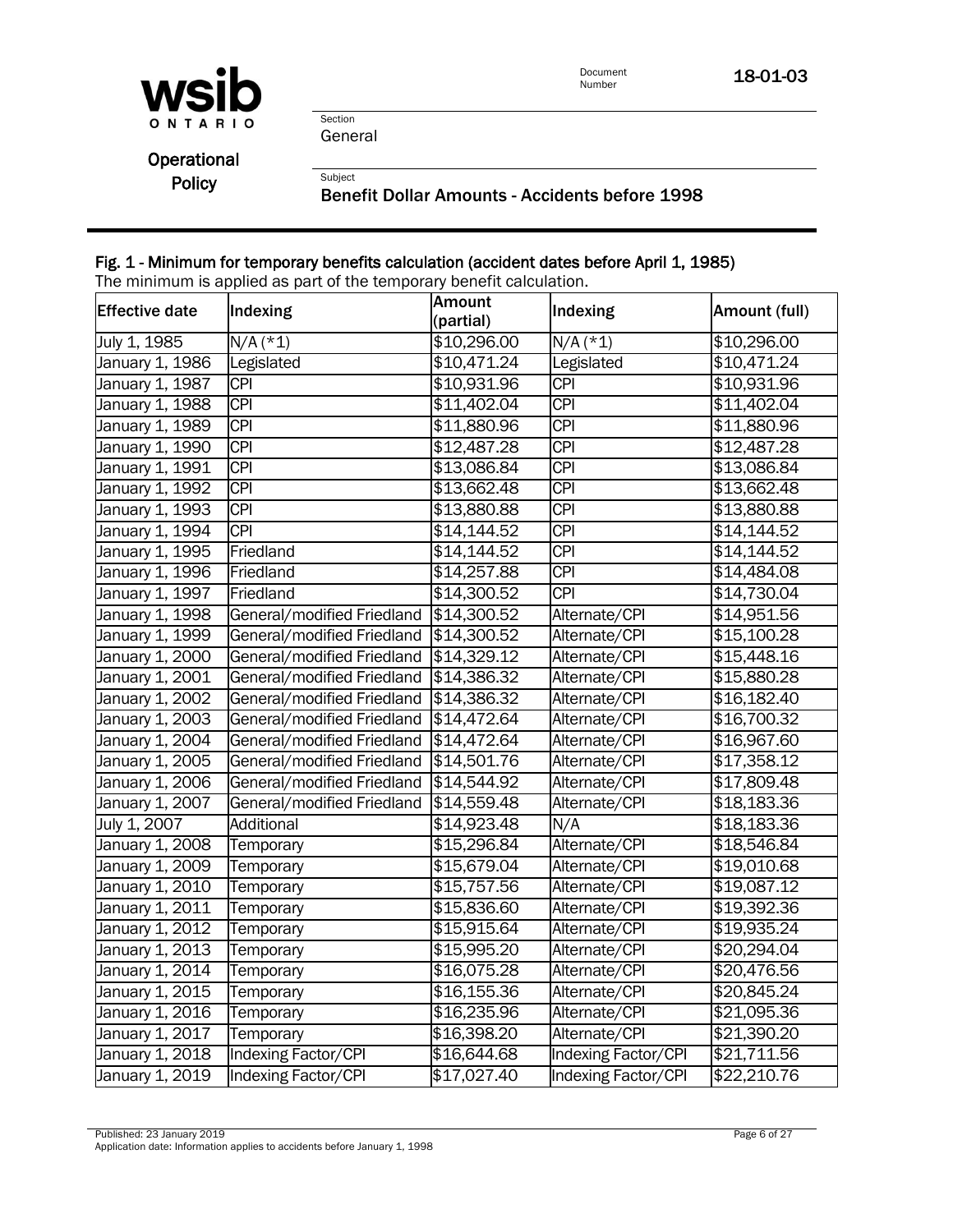

Document<br>Number 18-01-03

Section General

**Subject** 

| Operational   |  |
|---------------|--|
| <b>Policy</b> |  |

Benefit Dollar Amounts - Accidents before 1998

\*1. This is the amount provided for in the WCA, 1980 (as amended), and subject to indexing thereafter

#### Fig. 2 – Minimum for PD benefits calculation (accident dates before April 1, 1985)

The minimum is applied as part of the PD benefit calculation. See 18-07-04, Calculating Permanent Disability Benefits for information about how the minimum is applied in the PD benefit calculation.

| <b>Effective date</b> | Indexing                   | <b>Amount</b><br>(partial) | Indexing         | Amount (full) |
|-----------------------|----------------------------|----------------------------|------------------|---------------|
| July 1, 1985          | $N/A$ (*1)                 | \$10,416.00                | $N/A$ (*1)       | \$10,416.00   |
| January 1, 1986       | Legislated                 | \$10,593.12                | Legislated       | \$10,593.12   |
| January 1, 1987       | <b>CPI</b>                 | \$11,059.20                | $\overline{CPI}$ | \$11,059.20   |
| January 1, 1988       | $\overline{CPI}$           | \$11,534.76                | <b>CPI</b>       | \$11,534.76   |
| January 1, 1989       | <b>CPI</b>                 | \$12,019.20                | $\overline{CPI}$ | \$12,019.20   |
| January 1, 1990       | <b>CPI</b>                 | \$12,632.16                | $\overline{CPI}$ | \$12,632.16   |
| January 1, 1991       | <b>CPI</b>                 | \$13,238.52                | <b>CPI</b>       | \$13,238.52   |
| January 1, 1992       | <b>CPI</b>                 | \$13,821.24                | $\overline{CPI}$ | \$13,821.24   |
| January 1, 1993       | <b>CPI</b>                 | \$14,041.56                | $\overline{CPI}$ | \$14,041.56   |
| January 1, 1994       | $\overline{CPI}$           | \$14,308.80                | $\overline{CPI}$ | \$14,308.80   |
| January 1, 1995       | Friedland                  | \$14,308.80                | $\overline{CPI}$ | \$14,308.80   |
| January 1, 1996       | Friedland                  | \$14,423.28                | $\overline{CPI}$ | \$14,652.24   |
| January 1, 1997       | Friedland                  | \$14,466.48                | <b>CPI</b>       | \$14,901.36   |
| January 1, 1998       | General/modified Friedland | \$14,466.48                | Alternate/CPI    | \$15,124.80   |
| January 1, 1999       | General/modified Friedland | \$14,466.48                | Alternate/CPI    | \$15,276.00   |
| January 1, 2000       | General/modified Friedland | \$14,495.52                | Alternate/CPI    | \$15,627.36   |
| January 1, 2001       | General/modified Friedland | \$14,553.48                | Alternate/CPI    | \$16,065.00   |
| January 1, 2002       | General/modified Friedland | \$14,553.48                | Alternate/CPI    | \$16,370.28   |
| January 1, 2003       | General/modified Friedland | \$14,640.72                | Alternate/CPI    | \$16,894.08   |
| January 1, 2004       | General/modified Friedland | \$14,640.72                | Alternate/CPI    | \$17,164.44   |
| January 1, 2005       | General/modified Friedland | \$14,670.00                | Alternate/CPI    | \$17,559.24   |
| January 1, 2006       | General/modified Friedland | \$14,714.04                | Alternate/CPI    | \$18,015.72   |
| January 1, 2007       | General/modified Friedland | \$14,728.80                | Alternate/CPI    | \$18,394.08   |
| July 1, 2007          | Additional                 | \$15,096.96                | N/A              | \$18,394.08   |
| January 1, 2008       | Temporary                  | \$15,474.48                | Alternate/CPI    | \$18,761.88   |
| January 1, 2009       | Temporary                  | \$15,861.24                | Alternate/CPI    | \$19,230.96   |
| January 1, 2010       | Temporary                  | \$15,940.56                | Alternate/CPI    | \$19,307.88   |
| January 1, 2011       | Temporary                  | \$16,020.24                | Alternate/CPI    | \$19,616.76   |
| January 1, 2012       | Temporary                  | \$16,100.40                | Alternate/CPI    | \$20,166.00   |
| January 1, 2013       | Temporary                  | \$16,180.92                | Alternate/CPI    | \$20,529.00   |
| January 1, 2014       | Temporary                  | \$16,261.80                | Alternate/CPI    | \$20,713.80   |
| January 1, 2015       | Temporary                  | \$16,343.16                | Alternate/CPI    | \$21,086.64   |
| January 1, 2016       | Temporary                  | \$16,424.76                | Alternate/CPI    | \$21,339.72   |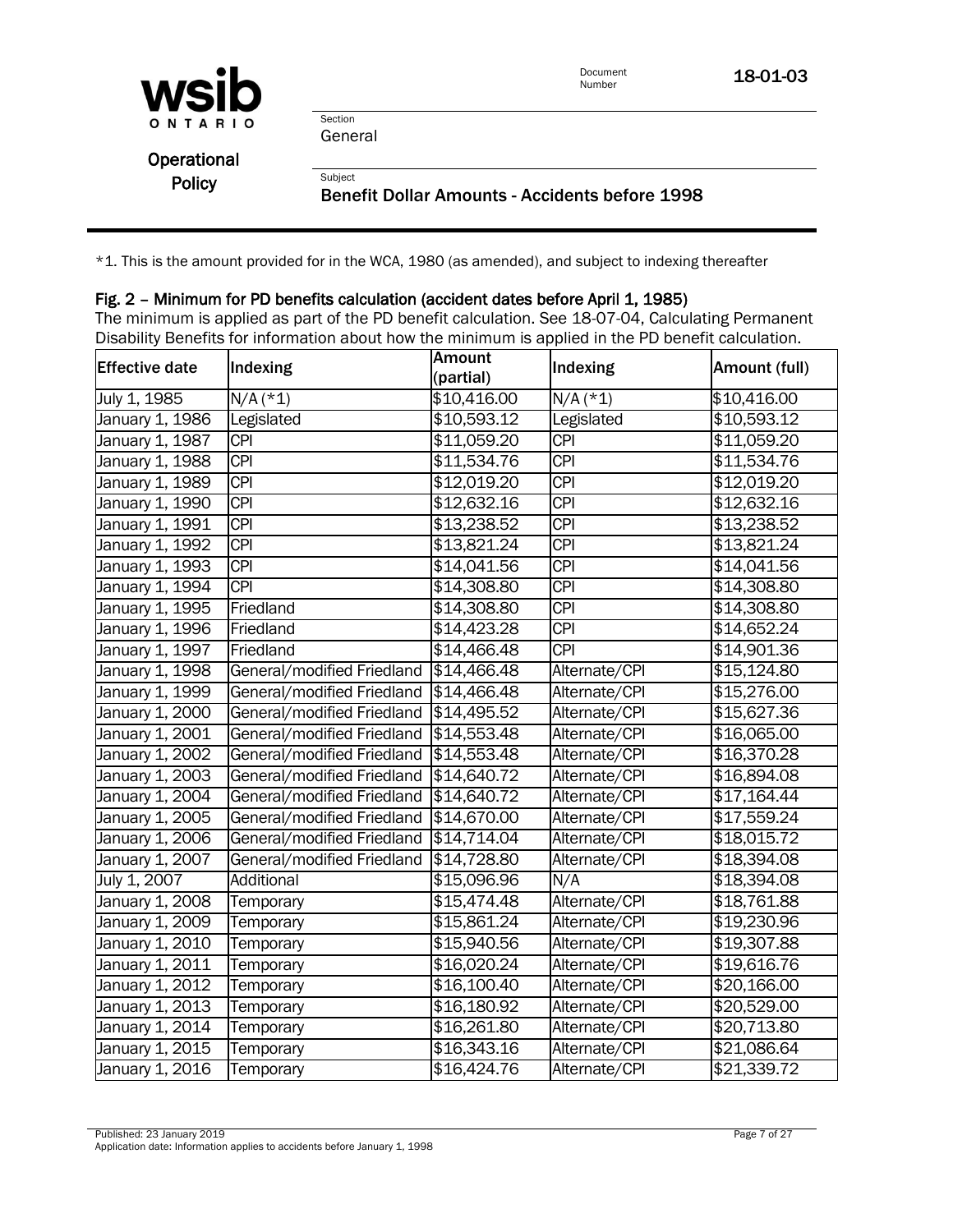

18-01-03

Section General

Subject

**Operational** 

Policy

#### Benefit Dollar Amounts - Accidents before 1998

| January 1, 2017 | <b>ITemporary</b>                     | \$16,589.04 | Alternate/CPI       | \$21,638.40 |
|-----------------|---------------------------------------|-------------|---------------------|-------------|
|                 | January 1, 2018   Indexing Factor/CPI | \$16,837.92 | Indexing Factor/CPI | \$21,963.00 |
|                 | January 1, 2019   Indexing Factor/CPI | \$17,225.00 | Indexing Factor/CPI | \$22,468.16 |

\*1. This is the amount provided for in the WCA, 1980 (as amended), and subject to indexing thereafter

#### Fig. 3 – Minimum for temporary benefits calculations (accident dates between April, 1, 1985 to December 31, 1997 [inclusive])

| <b>Effective date</b>  | Indexing                   | <b>Amount</b><br>(partial) | Indexing         | Amount (full) |
|------------------------|----------------------------|----------------------------|------------------|---------------|
| April 1, 1985          | $N/A$ (*1)                 | \$10,500                   | $N/A$ (*1)       | \$10,500      |
| January 1,<br>1986(a)  | $N/A$ (*2)                 | \$11,025                   | $N/A$ (*2)       | \$11,025      |
| January 1, 1986<br>(b) | Legislated                 | \$11,212.76                | Legislated       | \$11,212.76   |
| January 1, 1987        | <b>CPI</b>                 | \$11,705.72                | <b>CPI</b>       | \$11,705.72   |
| January 1, 1988        | <b>CPI</b>                 | \$12,209.08                | <b>CPI</b>       | \$12,209.08   |
| January 1, 1989        | <b>CPI</b>                 | \$12,721.80                | <b>CPI</b>       | \$12,721.80   |
| January 1, 1990        | $\overline{CPI}$           | \$13,370.76                | $\overline{CPI}$ | \$13,370.76   |
| January 1, 1991        | <b>CPI</b>                 | \$14,012.44                | <b>CPI</b>       | \$14,012.44   |
| January 1, 1992        | <b>CPI</b>                 | \$14,629.16                | <b>CPI</b>       | \$14,629.16   |
| January 1, 1993        | <b>CPI</b>                 | \$14,863.16                | $\overline{CPI}$ | \$14,863.16   |
| January 1, 1994        | $\overline{CPI}$           | \$15,145.52                | $\overline{CPI}$ | \$15,145.52   |
| January 1, 1995        | Friedland                  | \$15,145.52                | <b>CPI</b>       | \$15,145.52   |
| January 1, 1996        | Friedland                  | \$15,266.68                | $\overline{CPI}$ | \$15,509.00   |
| January 1, 1997        | Friedland                  | \$15,312.44                | $\overline{CPI}$ | \$15,772.64   |
| January 1, 1998        | General/modified Friedland | \$15,312.44                | Alternate/CPI    | \$16,009.24   |
| January 1, 1999        | General/modified Friedland | \$15,312.44                | Alternate/CPI    | \$16,169.40   |
| January 1, 2000        | General/modified Friedland | \$15,343.12                | Alternate/CPI    | \$16,541.20   |
| January 1, 2001        | General/modified Friedland | \$15,404.48                | Alternate/CPI    | \$17,004.52   |
| January 1, 2002        | General/modified Friedland | \$15,404.48                | Alternate/CPI    | \$17,327.44   |
| January 1, 2003        | General/modified Friedland | \$15,497.04                | Alternate/CPI    | \$17,881.76   |
| January 1, 2004        | General/modified Friedland | \$15,497.04                | Alternate/CPI    | \$18,168.28   |
| January 1, 2005        | General/modified Friedland | \$15,528.24                | Alternate/CPI    | \$18,586.36   |
| January 1, 2006        | General/modified Friedland | \$15,575.04                | Alternate/CPI    | \$19,069.44   |
| January 1, 2007        | General/modified Friedland | \$15,590.64                | Alternate/CPI    | \$19,469.84   |
| July 1, 2007           | Additional                 | \$15,980.64                | N/A              | \$19,469.84   |
| January 1, 2008        | Temporary                  | \$16,380.00                | Alternate/CPI    | \$19,859.32   |
| January 1, 2009        | Temporary                  | \$16,789.76                | Alternate/CPI    | \$20,355.92   |
| January 1, 2010        | Temporary                  | \$16,873.48                | Alternate/CPI    | \$20,437.56   |
| January 1, 2011        | Temporary                  | \$16,957.72                | Alternate/CPI    | \$20,764.64   |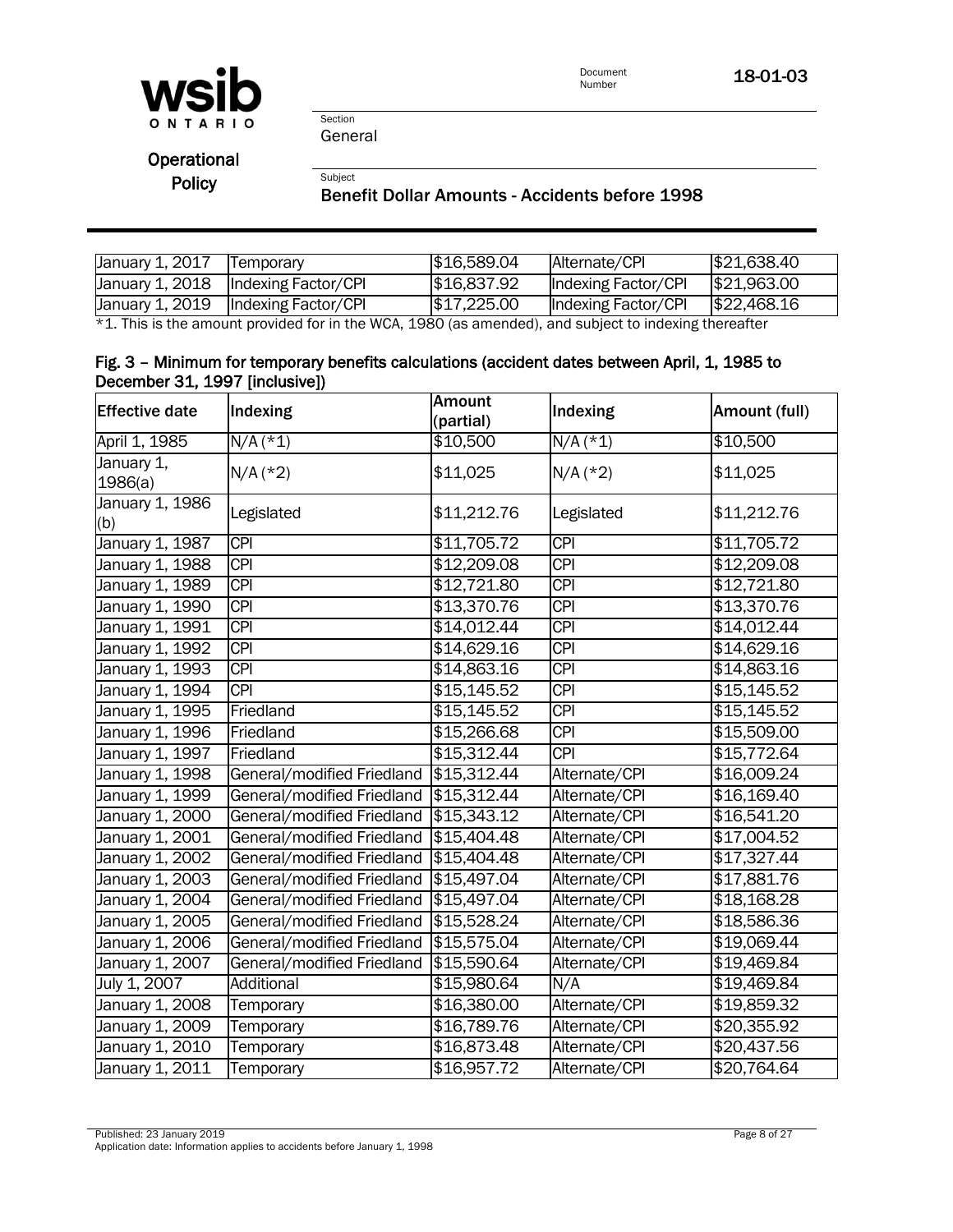

Document<br>Number 18-01-03

Section General

**Subject** 

**Operational** Policy

#### Benefit Dollar Amounts - Accidents before 1998

| January 1, 2012 | Temporary           | \$17,043.00 | Alternate/CPI       | \$21,346.00 |
|-----------------|---------------------|-------------|---------------------|-------------|
| January 1, 2013 | Temporary           | \$17,127.76 | Alternate/CPI       | \$21,730.28 |
| January 1, 2014 | Temporary           | \$17,213.56 | Alternate/CPI       | \$21,925.80 |
| January 1, 2015 | Temporary           | \$17,299.88 | Alternate/CPI       | \$22,320.48 |
| January 1, 2016 | Temporary           | \$17,386.20 | Alternate/CPI       | \$22,588.28 |
| January 1, 2017 | Temporary           | \$17,559.88 | Alternate/CPI       | \$22,904.44 |
| January 1, 2018 | Indexing Factor/CPI | \$17,823.52 | Indexing Factor/CPI | \$23,248.16 |
| January 1, 2019 | Indexing Factor/CPI | \$18,233.28 | Indexing Factor/CPI | \$23,782.72 |

 $*1$ . This is the amount provided for in the WCA, 1980 (as amended)

\*2. This is the amount provided for in the WCA, 1980 (as amended), and subject to indexing on January 1, 1986 and thereafter

#### Fig. 4 - Minimum for PD benefits calculation (accident dates between April, 1, 1985 to January 1, 1990 [inclusive])

The minimum is applied as part of the PD benefit calculation. See 18-07-04, Calculating Permanent Disability Benefits for information about how the minimum is applied in the PD benefit calculation.

| Effective date  | Indexing                   | <b>Minimum</b><br>partial | Indexing                | Minimum full |
|-----------------|----------------------------|---------------------------|-------------------------|--------------|
| April 1, 1985   | $N/A$ (*1)                 | \$11,025.00               | $N/A$ (*1)              | \$11,025.00  |
| January 1, 1986 | Legislated                 | \$11,212.76               | Legislated              | \$11,212.76  |
| January 1, 1987 | <b>CPI</b>                 | \$11,705.72               | $\overline{\text{CPI}}$ | \$11,705.72  |
| January 1, 1988 | <b>CPI</b>                 | \$12,209.08               | $\overline{CPI}$        | \$12,209.08  |
| January 1, 1989 | <b>CPI</b>                 | \$12,721.80               | $\overline{CPI}$        | \$12,721.80  |
| January 1, 1990 | <b>CPI</b>                 | \$13,370.76               | $\overline{CPI}$        | \$13,370.76  |
| January 1, 1991 | <b>CPI</b>                 | \$14,012.44               | $\overline{CPI}$        | \$14,012.44  |
| January 1, 1992 | <b>CPI</b>                 | \$14,629.16               | $\overline{CPI}$        | \$14,629.16  |
| January 1, 1993 | <b>CPI</b>                 | \$14,863.16               | $\overline{CPI}$        | \$14,863.16  |
| January 1, 1994 | <b>CPI</b>                 | \$15,145.52               | $\overline{CPI}$        | \$15,145.52  |
| January 1, 1995 | Friedland                  | \$15,145.52               | $\overline{CPI}$        | \$15,145.52  |
| January 1, 1996 | Friedland                  | \$15,266.68               | $\overline{CPI}$        | \$15,509.00  |
| January 1, 1997 | Friedland                  | \$15,312.44               | <b>CPI</b>              | \$15,772.64  |
| January 1, 1998 | General/modified Friedland | \$15,312.44               | Alternate/CPI           | \$16,009.24  |
| January 1, 1999 | General/modified Friedland | \$15,312.44               | Alternate/CPI           | \$16,169.40  |
| January 1, 2000 | General/modified Friedland | \$15,343.12               | Alternate/CPI           | \$16,541.20  |
| January 1, 2001 | General/modified Friedland | \$15,404.48               | Alternate/CPI           | \$17,004.52  |
| January 1, 2002 | General/modified Friedland | \$15,404.48               | Alternate/CPI           | \$17,327.44  |
| January 1, 2003 | General/modified Friedland | \$15,497.04               | Alternate/CPI           | \$17,881.76  |
| January 1, 2004 | General/modified Friedland | \$15,497.04               | Alternate/CPI           | \$18,168.28  |
| January 1, 2005 | General/modified Friedland | \$15,528.24               | Alternate/CPI           | \$18,586.36  |
| January 1, 2006 | General/modified Friedland | \$15,575.04               | Alternate/CPI           | \$19,069.44  |
| January 1, 2007 | General/modified Friedland | \$15,590.64               | Alternate/CPI           | \$19,469.84  |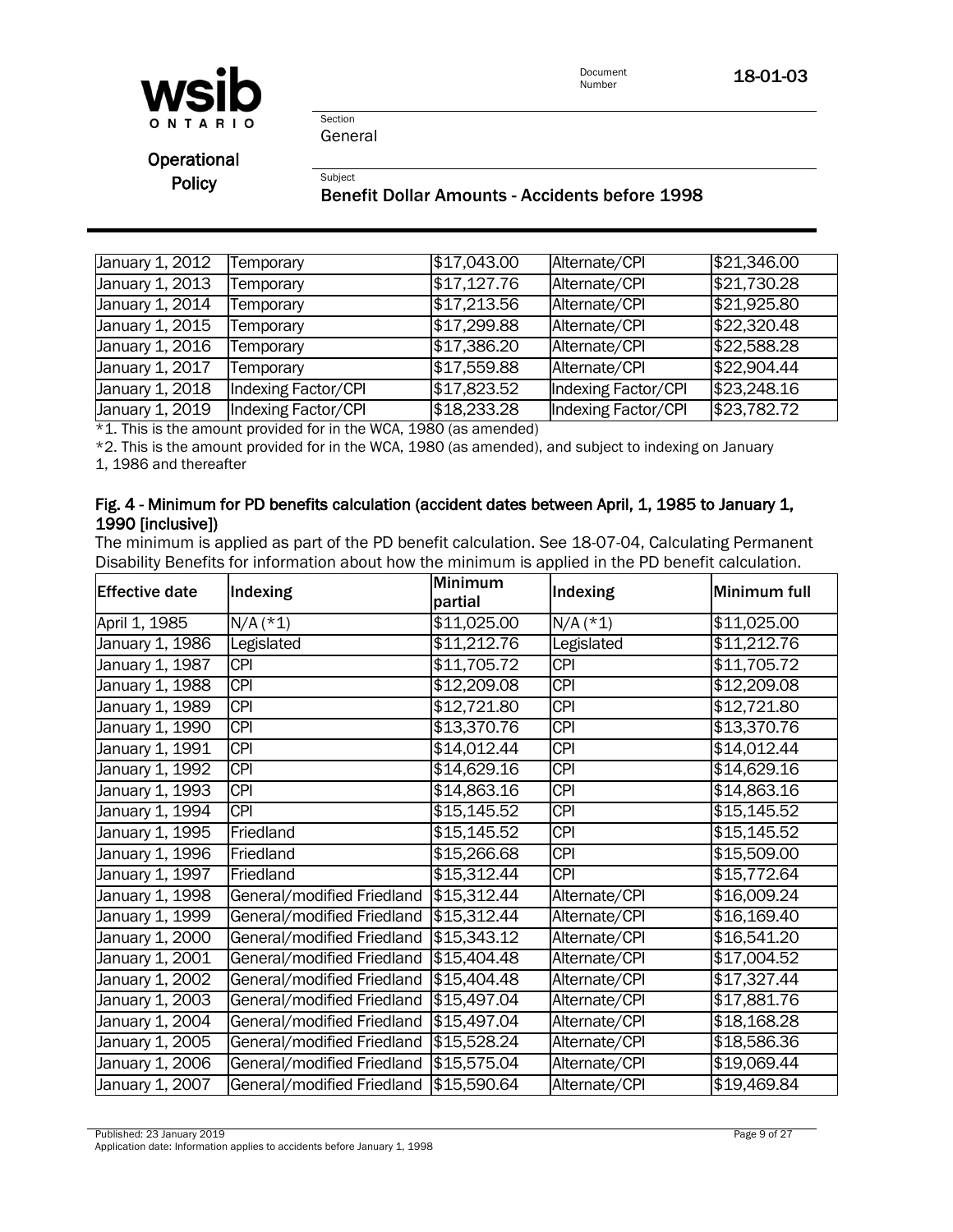

Document<br>Number 18-01-03

General

**Section** 

**Subject** 

Operational **Policy** 

Benefit Dollar Amounts - Accidents before 1998

| July 1, 2007    | Additional                 | \$15,980.64 | N/A                 | \$19,469.84 |
|-----------------|----------------------------|-------------|---------------------|-------------|
| January 1, 2008 | Temporary                  | \$16,380.00 | Alternate/CPI       | \$19,859.32 |
| January 1, 2009 | Temporary                  | \$16,789.76 | Alternate/CPI       | \$20,355.92 |
| January 1, 2010 | Temporary                  | \$16,873.48 | Alternate/CPI       | \$20,437.56 |
| January 1, 2011 | Temporary                  | \$16,957.72 | Alternate/CPI       | \$20,764.64 |
| January 1, 2012 | Temporary                  | \$17,043.00 | Alternate/CPI       | \$21,346.00 |
| January 1, 2013 | <b>Femporary</b>           | \$17,127.76 | Alternate/CPI       | \$21,730.28 |
| January 1, 2014 | Temporary                  | \$17,213.56 | Alternate/CPI       | \$21,925.80 |
| January 1, 2015 | Temporary                  | \$17,299.88 | Alternate/CPI       | \$22,320.48 |
| January 1, 2016 | Temporary                  | \$17,386.20 | Alternate/CPI       | \$22,588.28 |
| January 1, 2017 | Temporary                  | \$17,559.88 | Alternate/CPI       | \$22,904.44 |
| January 1, 2018 | <b>Indexing Factor/CPI</b> | \$17,823.52 | Indexing Factor/CPI | \$23,248.16 |
| January 1, 2019 | Indexing Factor/CPI        | \$18,233.28 | Indexing Factor/CPI | \$23,782.72 |

\*1. This is the amount provided for in the WCA, 1980 (as amended), and subject to indexing thereafter

#### Fig. 5 - LRI lump sum threshold

The applicable LRI lump sum threshold is the amount for the year in which the worker turns age 65. See 18-04-17, Loss of Retirement Income Benefits (Accidents from January 2, 1990 to December 31, 1997) for information about LRI for accidents between January 2, 1990 and December 31, 1997 (inclusive).

| Year worker reaches age 65 | Indexing   | Dollar amount |
|----------------------------|------------|---------------|
| 1990                       | $N/A$ (*1) | \$1,000.00    |
| 1991                       | <b>CPI</b> | \$1,048.00    |
| 1992                       | <b>CPI</b> | \$1,094.11    |
| 1993                       | <b>CPI</b> | \$1,111.62    |
| 1994                       | <b>CPI</b> | \$1,132.74    |
| 1995                       | Friedland  | \$1,132.74    |
| 1996                       | Friedland  | \$1,141.80    |
| 1997                       | Friedland  | \$1,145.23    |

\*1. This is the amount provided for in the WCA, 1990 (as amended), and subject to indexing thereafter up to and including 2011

The LRI thresholds for workers who reach age 65 from 1998 onwards are outlined in Fig. 2 in 18- 01-02, Benefit Dollar Amounts - Accidents from 1998.

#### Fig. 6 - Amounts for NEL benefits

NEL benefits are calculated using the amounts applicable for the date the worker reaches maximum medical recovery (MMR). See [18-05-04, Calculating NEL Benefits](policy:18-05-04) for more information about calculating NEL Benefits.

| MMR year Indexing | lBase   | Adjustment Maximum |         | Minimum | <b>ILump sum</b> |
|-------------------|---------|--------------------|---------|---------|------------------|
|                   | lamount | lfactor            | lamount | lamount | lthreshold       |

Published: 23 January 2019 Page 10 of 27

Application date: Information applies to accidents before January 1, 1998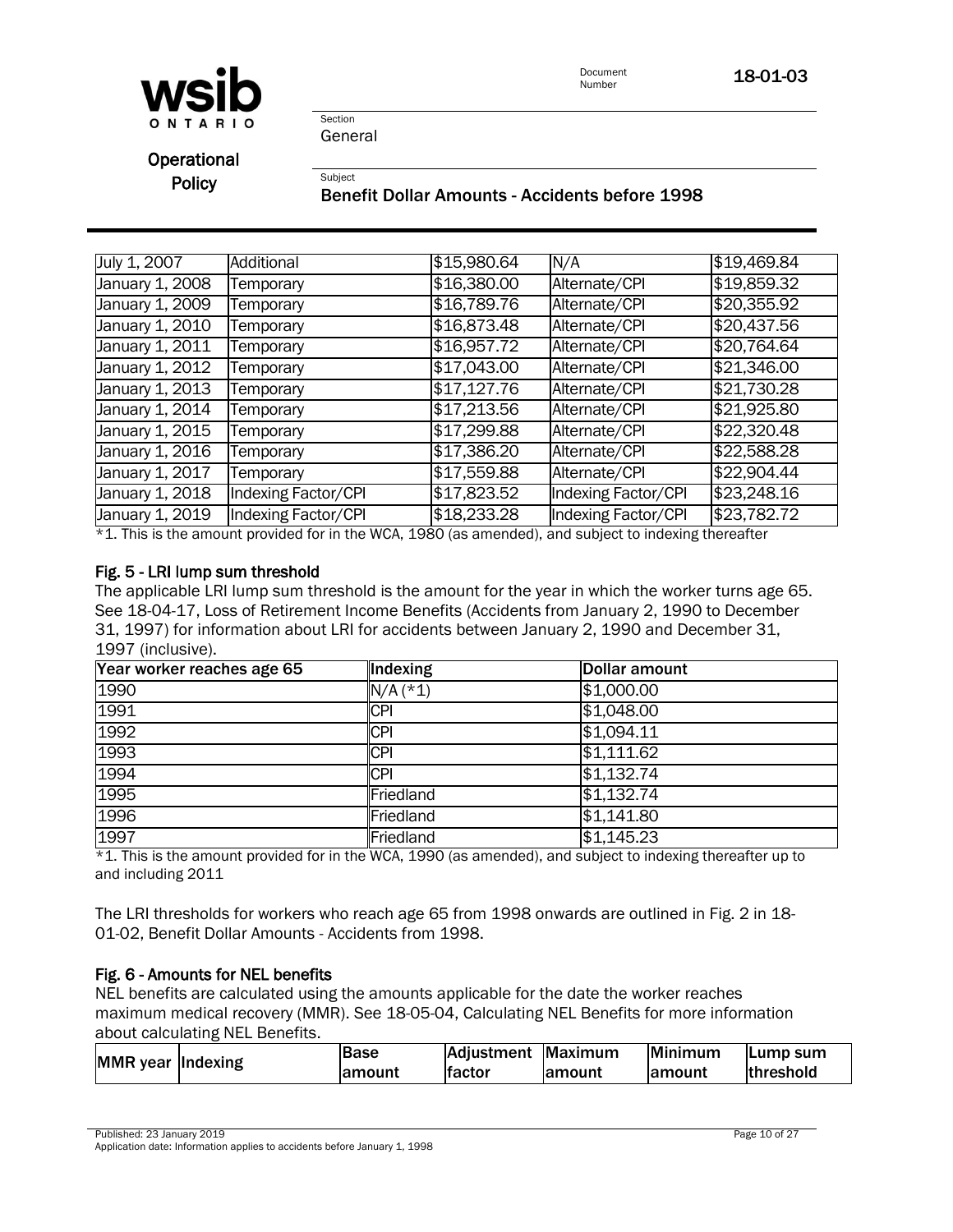

Document **18-01-03**<br>Number

**Section** General

**Subject** 

Operational

**Policy** 

#### Benefit Dollar Amounts - Accidents before 1998

| 1990 | $N/A$ (*1) | \$45,000.00 | \$1,000.00 | \$65,000.00         | \$25,000.00 \$10,000.00   |             |
|------|------------|-------------|------------|---------------------|---------------------------|-------------|
| 1991 | <b>CPI</b> | \$47,160.00 | \$1,048.00 | \$68,120.00         | \$26,200.00               | \$10,480.00 |
| 1992 | <b>CPI</b> | \$49,235.00 | \$1,094.00 | \$71,117.00         | \$27,353.00               | \$10,941.00 |
| 1993 | <b>CPI</b> | \$50,023.00 | \$1,112.00 | $\sqrt{$72,255.00}$ | $\sqrt{$27,791.00}$       | \$11,116.00 |
| 1994 | <b>CPI</b> | \$50,973.44 | \$1,133.13 | \$73,627.85         | \$28,319.03 \$11,327.20   |             |
| 1995 | Friedland  | \$50,973.44 | \$1,133.13 | \$73,627.85         | \$28,319.03               | \$11,327.20 |
| 1996 | Friedland  | \$51,381.23 | \$1,142.20 | \$74,216.87         | $$28,545.58$ $$11,417.82$ |             |
| 1997 | Friedland  | \$51,535.37 | \$1,145.63 | \$74,439.52         | \$28,631.22               | \$11,452.07 |

\*1. These are the amounts provided for in the WCA, 1990 (as amended), and subject to indexing thereafter

NEL dollar amounts for workers who reach MMR from 1998 onwards are outlined in Fig. 3 in 18- 01-02, Benefit Dollar Amounts - Accidents from 1998.

#### Fig. 7 - Amounts for survivors' lump sum benefits

Survivors' lump sum benefits are calculated using the amounts applicable for the date of the worker's death. See 20-03-04, Spouse with No Children and 20-03-10, Children and No Spouse for more information about how the survivors' lump sum benefit is calculated.

| Year of death Indexing |            | <b>Base amount</b> | <b>Adjustment</b> | <b>Maximum</b> | Minimum     |
|------------------------|------------|--------------------|-------------------|----------------|-------------|
|                        |            |                    | factor            | lump sum       | lump sum    |
| 1985                   | $N/A$ (*1) | \$40,000.00        | \$1,000.00        | \$60,000.00    | \$20,000.00 |
| 1986                   | Legislated | \$40,680.00        | \$1,017.00        | \$61,020.00    | \$20,340.00 |
| 1987                   | <b>CPI</b> | \$42,469.92        | \$1,061.75        | \$63,704.88    | \$21,234.96 |
| 1988                   | <b>CPI</b> | \$44,296.13        | \$1,107.41        | \$66,444.19    | \$22,148.06 |
| 1989                   | <b>CPI</b> | \$46,156.57        | \$1,153.92        | \$69,234.85    | \$23,078.28 |
| 1990                   | <b>CPI</b> | \$48,510.56        | \$1,212.77        | \$72,765.83    | \$24,255.27 |
| 1991                   | <b>CPI</b> | \$50,839.07        | \$1,270.98        | \$76,258.59    | \$25,419.52 |
| 1992                   | <b>CPI</b> | \$53,075.99        | \$1,326.90        | \$79,613.97    | \$26,537.98 |
| 1993                   | <b>CPI</b> | \$53,925.21        | \$1,348.13        | \$80,887.79    | \$26,962.59 |
| 1994                   | <b>CPI</b> | \$54,949.79        | \$1,373.74        | \$82,424.66    | \$27,474.88 |
| 1995                   | Friedland  | \$54,949.79        | \$1,373.74        | \$82,424.66    | \$27,474.88 |
| 1996                   | Friedland  | \$55,389.38        | \$1,384.73        | \$83,084.05    | \$27,694.68 |
| 1997                   | Friedland  | \$55,555.55        | \$1,388.88        | \$83,333.30    | \$27,777.76 |

\*1. These are the amounts provided for in the WCA, 1980 (as amended), and subject to indexing thereafter

Amounts for survivors' lump sum benefits for deaths that occur from 1998 onwards are outlined in Fig. 4 in 18-01-02, Benefit Dollar Amounts - Accidents from 1998.

#### Fig. 8 - Minimum amount for survivors' periodic payments

Survivors' periodic payments are calculated using the minimum amounts applicable for the date of the worker's death. See 20-03-04, Spouse with No Children, 20-03-06, Spouse with One or More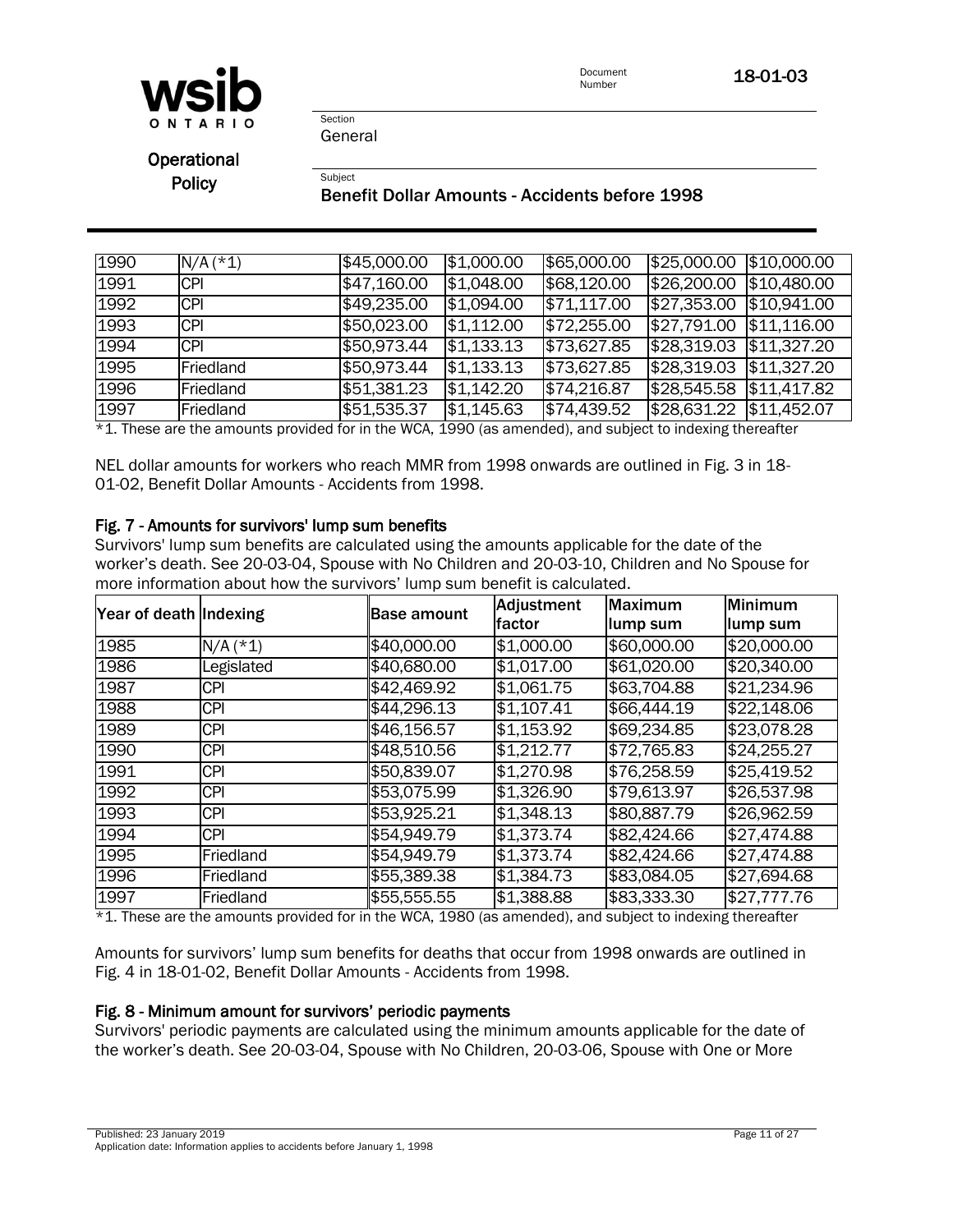

Document<br>Number 18-01-03

General

Section

**Subject** 

Operational **Policy** 

#### Benefit Dollar Amounts - Accidents before 1998

Children, and 20-03-10, Children and No Spouse for information about how the minimum applies in periodic payment calculations.

| <b>Effective date</b> | Indexing   | Minimum amount |
|-----------------------|------------|----------------|
| 1985                  | $N/A$ (*1) | \$11,025.00    |
| 1986                  | Legislated | \$11,212.76    |
| 1987                  | <b>CPI</b> | \$11,705.72    |
| 1988                  | <b>CPI</b> | \$12,209.08    |
| 1989                  | <b>CPI</b> | \$12,721.80    |
| 1990                  | <b>CPI</b> | \$13,370.76    |
| 1991                  | <b>CPI</b> | \$14,012.44    |
| 1992                  | <b>CPI</b> | \$14,629.16    |
| 1993                  | <b>CPI</b> | \$14,863.16    |
| 1994                  | <b>CPI</b> | \$15,145.52    |
| 1995                  | Friedland  | \$15,145.52    |
| 1996                  | Friedland  | \$15,266.68    |
| 1997                  | Friedland  | \$15,312.44    |

\*1. This is the amount provided for in the WCA, 1980 (as amended), and subject to indexing thereafter

The minimum amount for deaths that occur from 1998 onwards are outlined in Fig. 5 in 18-01-02, Benefit Dollar Amounts - Accidents from 1998.

#### Fig. 9 - Minimum amount for burial or cremation expenses

The minimum amount for burial or cremation expenses is the minimum amount for the date of the worker's death. See [20-03-02, Burial Expenses](policy:20-03-02) for information about burial or cremation expenses.

| <b>Effective date</b> | Indexing   | Minimum amount |
|-----------------------|------------|----------------|
| 1985                  | $N/A$ (*1) | \$1,500.00     |
| 1986                  | Legislated | \$1,525.50     |
| 1987                  | <b>CPI</b> | \$1,592.62     |
| 1988                  | <b>CPI</b> | \$1,661.10     |
| 1989                  | <b>CPI</b> | \$1,730.87     |
| 1990                  | <b>CPI</b> | \$1,819.14     |
| 1991                  | <b>CPI</b> | \$1,906.46     |
| 1992                  | <b>CPI</b> | \$1,990.34     |
| 1993                  | <b>CPI</b> | \$2,022.19     |
| 1994                  | <b>CPI</b> | \$2,060.61     |
| 1995                  | Friedland  | \$2,061.61     |
| 1996                  | Friedland  | \$2,077.09     |
| 1997                  | Friedland  | \$2,083.32     |

 $*1$ . This is the amount provided for in the WCA, 1980 (as amended), and subject to indexing thereafter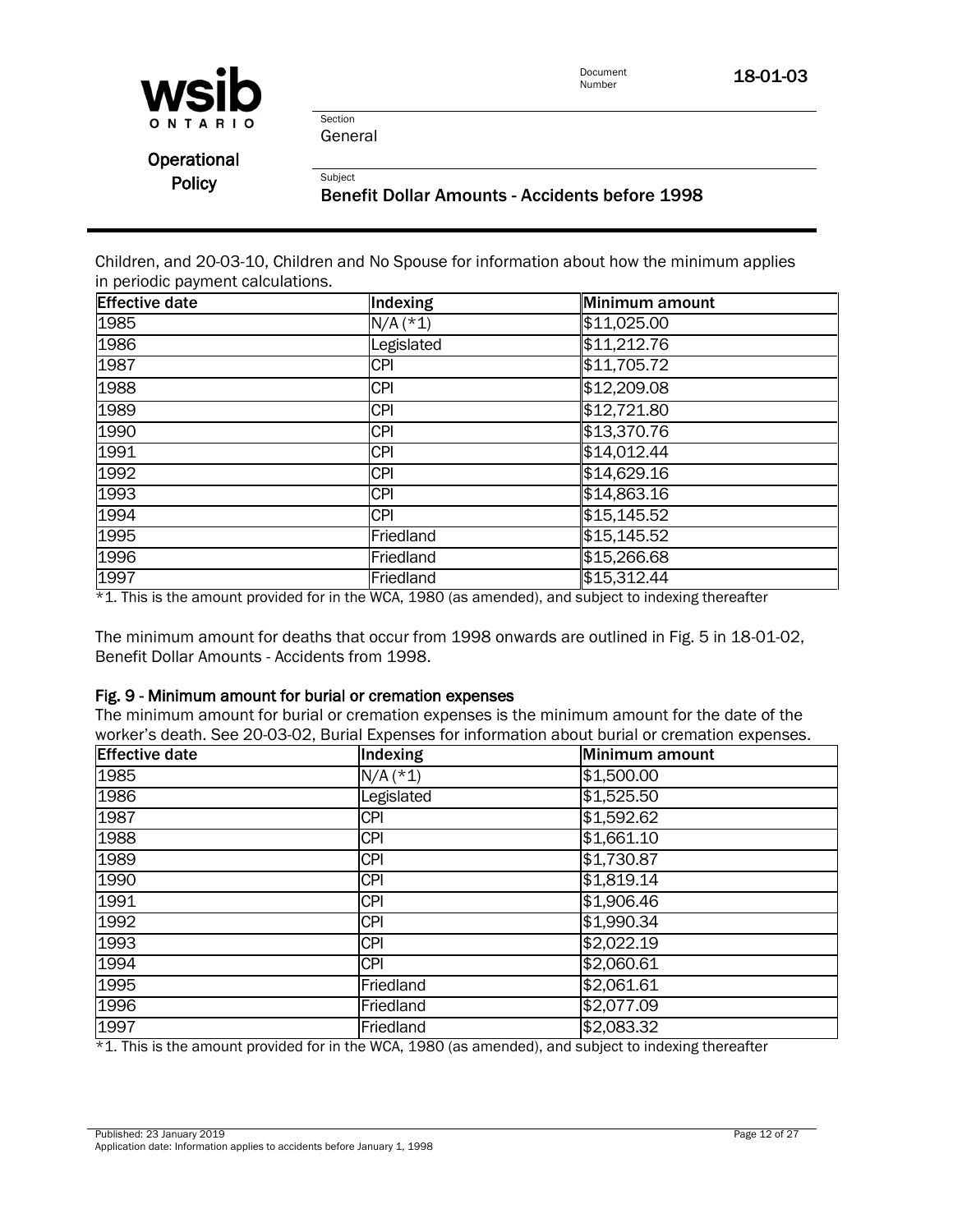

18-01-03

Section General

**Subject** 

**Operational** Policy

Benefit Dollar Amounts - Accidents before 1998

The minimum amount for burial or cremation expenses for deaths that occur from 1998 onwards are outlined in Fig. 6 in 18-01-02, Benefit Dollar Amounts - Accidents from 1998.

|                       |                               | <b>Maximum</b>            |                  | <b>Maximum</b>   |
|-----------------------|-------------------------------|---------------------------|------------------|------------------|
| <b>Effective date</b> | Indexing                      | average earnings Indexing |                  | average earnings |
|                       |                               | (partial benefit)         |                  | (full benefit)   |
| July 1, 1985          | $N/A$ (*1)                    | \$28,200                  | $N/A$ (*1)       | \$28,200         |
| January 1, 1986       | Legislated                    | \$28,700                  | Legislated       | \$28,700         |
| January 1, 1987       | $\overline{CPI}$              | \$30,000                  | $\overline{CPI}$ | \$30,000         |
| January 1, 1988       | $\overline{CPI}$              | \$31,300                  | <b>CPI</b>       | \$31,300         |
| January 1, 1989       | <b>CPI</b>                    | \$32,700                  | $\overline{CPI}$ | \$32,700         |
| January 1, 1990       | $\overline{CPI}$              | \$34,400                  | <b>CPI</b>       | \$34,400         |
| January 1, 1991       | <b>CPI</b>                    | \$36,100                  | <b>CPI</b>       | \$36,100         |
| January 1, 1992       | <b>CPI</b>                    | \$37,700                  | <b>CPI</b>       | \$37,700         |
| January 1, 1993       | <b>CPI</b>                    | \$38,400                  | $\overline{CPI}$ | \$38,400         |
| January 1, 1994       | <b>CPI</b>                    | \$39,200                  | <b>CPI</b>       | \$39,200         |
| January 1, 1995       | Friedland                     | \$39,200                  | <b>CPI</b>       | \$39,200         |
| January 1, 1996       | Friedland                     | \$39,600                  | <b>CPI</b>       | \$40,200         |
| January 1, 1997       | Friedland                     | \$39,800                  | <b>CPI</b>       | \$40,900         |
| January 1, 1998       | General/modified<br>Friedland | \$39,800                  | Alternate/CPI    | \$41,600         |
| January 1, 1999       | General/modified<br>Friedland | \$39,800                  | Alternate/CPI    | \$42,100         |
| January 1, 2000       | General/modified<br>Friedland | \$39,900                  | Alternate/CPI    | \$43,100         |
| January 1, 2001       | General/modified<br>Friedland | \$40,100                  | Alternate/CPI    | \$44,400         |
| January 1, 2002       | General/modified<br>Friedland | \$40,100                  | Alternate/CPI    | \$45,300         |
| January 1, 2003       | General/modified<br>Friedland | \$40,400                  | Alternate/CPI    | \$46,800         |
| January 1, 2004       | General/modified<br>Friedland | \$40,400                  | Alternate/CPI    | \$47,600         |
| January 1, 2005       | General/modified<br>Friedland | \$40,500                  | Alternate/CPI    | \$48,700         |
| January 1, 2006       | General/modified<br>Friedland | \$40,700                  | Alternate/CPI    | \$50,000         |
| January 1, 2007       | General/modified<br>Friedland | \$40,800                  | Alternate/CPI    | \$51,100         |
| July 1, 2007          | Additional                    | \$41,900                  | N/A              | \$51,100         |

#### Fig. 10 - Maximum average earnings for accident dates before April 1, 1985 (temporary benefits)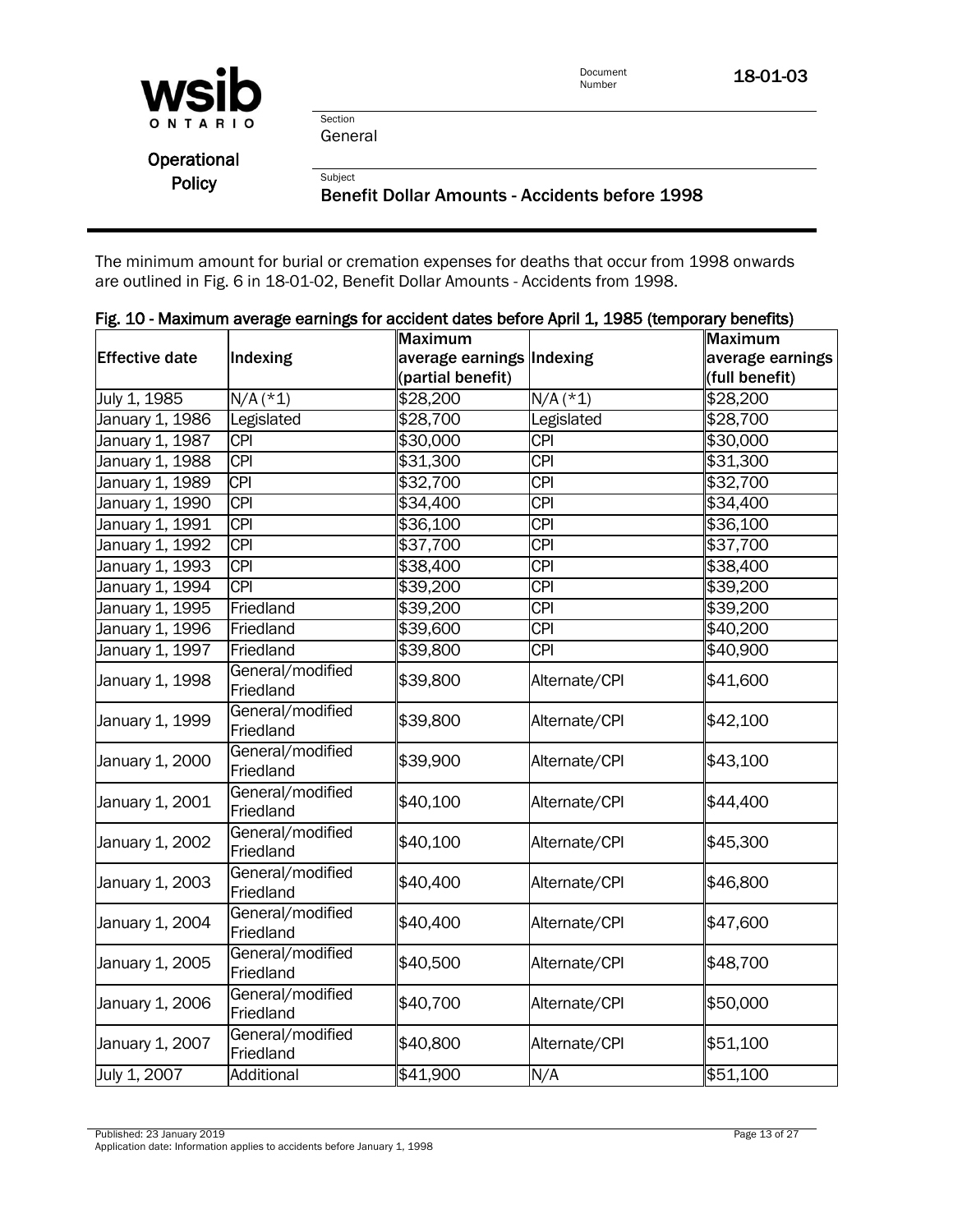

18-01-03

Section General

Subject

**Operational** Policy

#### Benefit Dollar Amounts - Accidents before 1998

| January 1, 2008 | <b>Femporary</b>           | \$43,000 | Alternate/CPI                                                                                                            | \$52,200 |
|-----------------|----------------------------|----------|--------------------------------------------------------------------------------------------------------------------------|----------|
| January 1, 2009 | Temporary                  | \$44,100 | Alternate/CPI                                                                                                            | \$53,600 |
| January 1, 2010 | Temporary                  | \$44,400 | Alternate/CPI                                                                                                            | \$53,900 |
| January 1, 2011 | <b>Femporary</b>           | \$44,700 | Alternate/CPI                                                                                                            | \$54,800 |
| January 1, 2012 | <b>Femporary</b>           | \$45,000 | Alternate/CPI                                                                                                            | \$56,400 |
| January 1, 2013 | Temporary                  | \$45,300 | Alternate/CPI                                                                                                            | \$57,500 |
| January 1, 2014 | <b>Femporary</b>           | \$45,600 | Alternate/CPI                                                                                                            | \$58,100 |
| January 1, 2015 | Temporary                  | \$45,900 | Alternate/CPI                                                                                                            | \$59,200 |
| January 1, 2016 | Temporary                  | \$46,200 | Alternate/CPI                                                                                                            | \$60,000 |
| January 1, 2017 | Temporary                  | \$46,700 | Alternate/CPI                                                                                                            | \$60,900 |
| January 1, 2018 | Indexing Factor/CPI        | \$47,400 | Indexing Factor/CPI                                                                                                      | \$61,800 |
| January 1, 2019 | <b>Indexing Factor/CPI</b> | \$48,500 | Indexing Factor/CPI                                                                                                      | \$63,200 |
|                 |                            |          | سمائة ومسوحاته وسنسوخ والمتحاف والمستخدمات والمواجهة والمستحيل المتحاف والمستحدث والمستحدث والمستحدث والمستحدث والمستحدث |          |

\*1. This is the amount provided for in the WCA, 1980 (as amended), and subject to indexing thereafter

#### Fig. 11 - Maximum average earnings for accident dates before April 1, 1985 (PD benefits)

|                       |                               | <b>Maximum</b>            |                  | <b>Maximum</b>   |
|-----------------------|-------------------------------|---------------------------|------------------|------------------|
| <b>Effective date</b> | Indexing                      | average earnings Indexing |                  | average earnings |
|                       |                               | (partial benefit)         |                  | (full benefit)   |
| July 1, 1985          | $N/A$ (*1)                    | \$28,140.00               | $N/A$ (*1)       | \$28,140.00      |
| January 1, 1986       | Legislated                    | \$28,618.38               | Legislated       | \$28,618.38      |
| January 1, 1987       | <b>CPI</b>                    | \$29,877.59               | $\overline{CPI}$ | \$29,877.59      |
| January 1, 1988       | <b>CPI</b>                    | \$31,162.33               | <b>CPI</b>       | \$31,162.33      |
| January 1, 1989       | <b>CPI</b>                    | \$32,471.15               | <b>CPI</b>       | \$32,471.15      |
| January 1, 1990       | <b>CPI</b>                    | \$34,127.18               | <b>CPI</b>       | \$34,127.18      |
| January 1, 1991       | <b>CPI</b>                    | \$35,765.29               | <b>CPI</b>       | \$35,765.29      |
| January 1, 1992       | <b>CPI</b>                    | \$37,338.97               | <b>CPI</b>       | \$37,338.97      |
| January 1, 1993       | <b>CPI</b>                    | \$37,935.98               | <b>CPI</b>       | \$37,935.98      |
| January 1, 1994       | <b>CPI</b>                    | \$38,656.76               | <b>CPI</b>       | \$38,656.76      |
| January 1, 1995       | Friedland                     | \$38,656.76               | <b>CPI</b>       | \$38,656.76      |
| January 1, 1996       | Friedland                     | \$38,966.01               | <b>CPI</b>       | \$39,584.52      |
| January 1, 1997       | Friedland                     | \$39,082.91               | <b>CPI</b>       | \$40,257.46      |
| January 1, 1998       | General/modified<br>Friedland | \$39,082.91               | Alternate/CPI    | \$40,861.32      |
| January 1, 1999       | General/modified<br>Friedland | \$39,082.91               | Alternate/CPI    | \$41,269.93      |
| January 1, 2000       | General/modified<br>Friedland | \$39,161.08               | Alternate/CPI    | \$42,219.14      |
| January 1, 2001       | General/modified<br>Friedland | \$39,317.73               | Alternate/CPI    | \$43,401.28      |
| January 1, 2002       | General/modified<br>Friedland | \$39,317.73               | Alternate/CPI    | \$44,225.91      |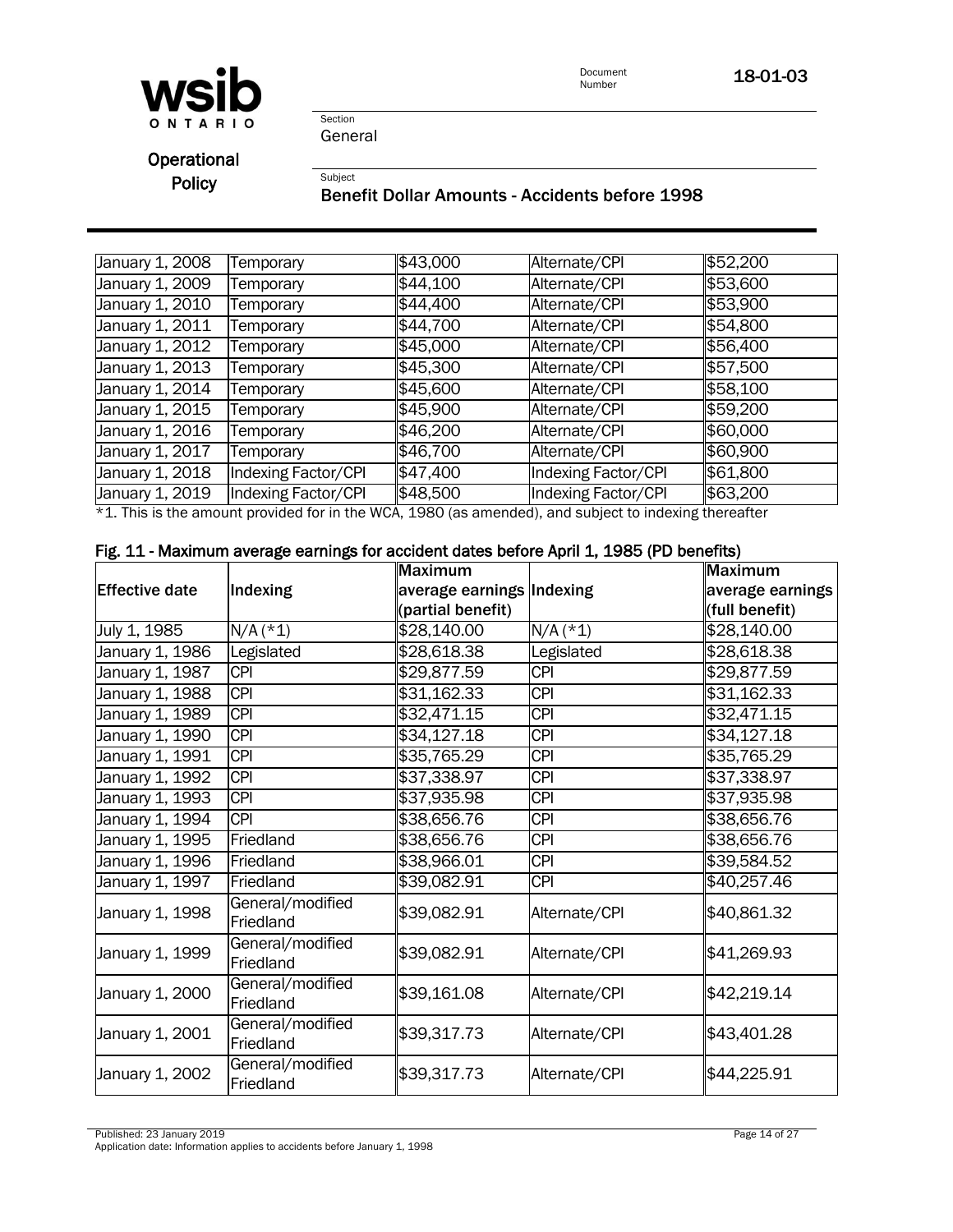

Document<br>Number 18-01-03

Section General

**Subject** 

## **Operational** Policy

#### Benefit Dollar Amounts - Accidents before 1998

| January 1, 2003 | General/modified<br>Friedland | \$39,553.64 | Alternate/CPI       | \$45,641.14 |
|-----------------|-------------------------------|-------------|---------------------|-------------|
| January 1, 2004 | General/modified<br>Friedland | \$39,553.64 | Alternate/CPI       | \$46,371.40 |
| January 1, 2005 | General/modified<br>Friedland | \$39,632.75 | Alternate/CPI       | \$47,437.94 |
| January 1, 2006 | General/modified<br>Friedland | \$39,751.65 | Alternate/CPI       | \$48,671.33 |
| January 1, 2007 | General/modified<br>Friedland | \$39,791.40 | Alternate/CPI       | \$49,693.43 |
| July 1, 2007    | Additional                    | \$40,786.19 | N/A                 | \$49,693.43 |
| January 1, 2008 | Temporary                     | \$41,805.85 | Alternate/CPI       | \$50,678.30 |
| January 1, 2009 | Temporary                     | \$42,851.00 | Alternate/CPI       | \$51,954.48 |
| January 1, 2010 | Temporary                     | \$43,065.26 | Alternate/CPI       | \$52,162.30 |
| January 1, 2011 | Temporary                     | \$43,280.59 | Alternate/CPI       | \$52,996.90 |
| January 1, 2012 | Temporary                     | \$43,496.99 | Alternate/CPI       | \$54,480.81 |
| January 1, 2013 | Temporary                     | \$43,714.47 | Alternate/CPI       | \$55,461.46 |
| January 1, 2014 | Temporary                     | \$43,933.04 | Alternate/CPI       | \$55,960.61 |
| January 1, 2015 | Temporary                     | \$44,152.71 | Alternate/CPI       | \$56,967.90 |
| January 1, 2016 | Temporary                     | \$44,373.47 | Alternate/CPI       | \$57,651.51 |
| January 1, 2017 | Temporary                     | \$44,817.20 | Alternate/CPI       | \$58,458.63 |
| January 1, 2018 | Indexing Factor/CPI           | \$45,489.46 | Indexing Factor/CPI | \$59,335.51 |
| January 1, 2019 | Indexing Factor/CPI           | \$46,535.72 | Indexing Factor/CPI | \$60,700.23 |

\*1. This is the amount provided for in the WCA, 1980 (as amended), and subject to indexing thereafter

#### Fig. 12 - Maximum average earnings for accident dates and work-related deaths resulting from injuries/diseases between April, 1, 1985 and January 1, 1990 (inclusive)

| <b>IEffective date</b> | Indexing   | Maximum<br>average earnings Indexing<br>(partial benefit) |            | <b>Maximum</b><br>average earnings<br>(full benefit,<br>survivors'<br>periodic<br>payments) |
|------------------------|------------|-----------------------------------------------------------|------------|---------------------------------------------------------------------------------------------|
| April 1, 1985          | $N/A$ (*1) | \$31,500                                                  | $N/A$ (*1) | \$31,500                                                                                    |
| January 1, 1986        | Legislated | \$32,100                                                  | Legislated | \$32,100                                                                                    |
| January 1, 1987        | <b>CPI</b> | \$33,600                                                  | <b>CPI</b> | \$33,600                                                                                    |
| January 1, 1988        | <b>CPI</b> | \$35,100                                                  | <b>CPI</b> | \$35,100                                                                                    |
| January 1, 1989        | <b>CPI</b> | \$36,600                                                  | <b>CPI</b> | \$36,600                                                                                    |
| January 1, 1990        | <b>CPI</b> | \$38,500                                                  | <b>CPI</b> | \$38,500                                                                                    |
| January 1, 1991        | <b>CPI</b> | \$40,400                                                  | <b>CPI</b> | \$40,400                                                                                    |
| January 1, 1992        | <b>CPI</b> | \$42,200                                                  | <b>CPI</b> | \$42,200                                                                                    |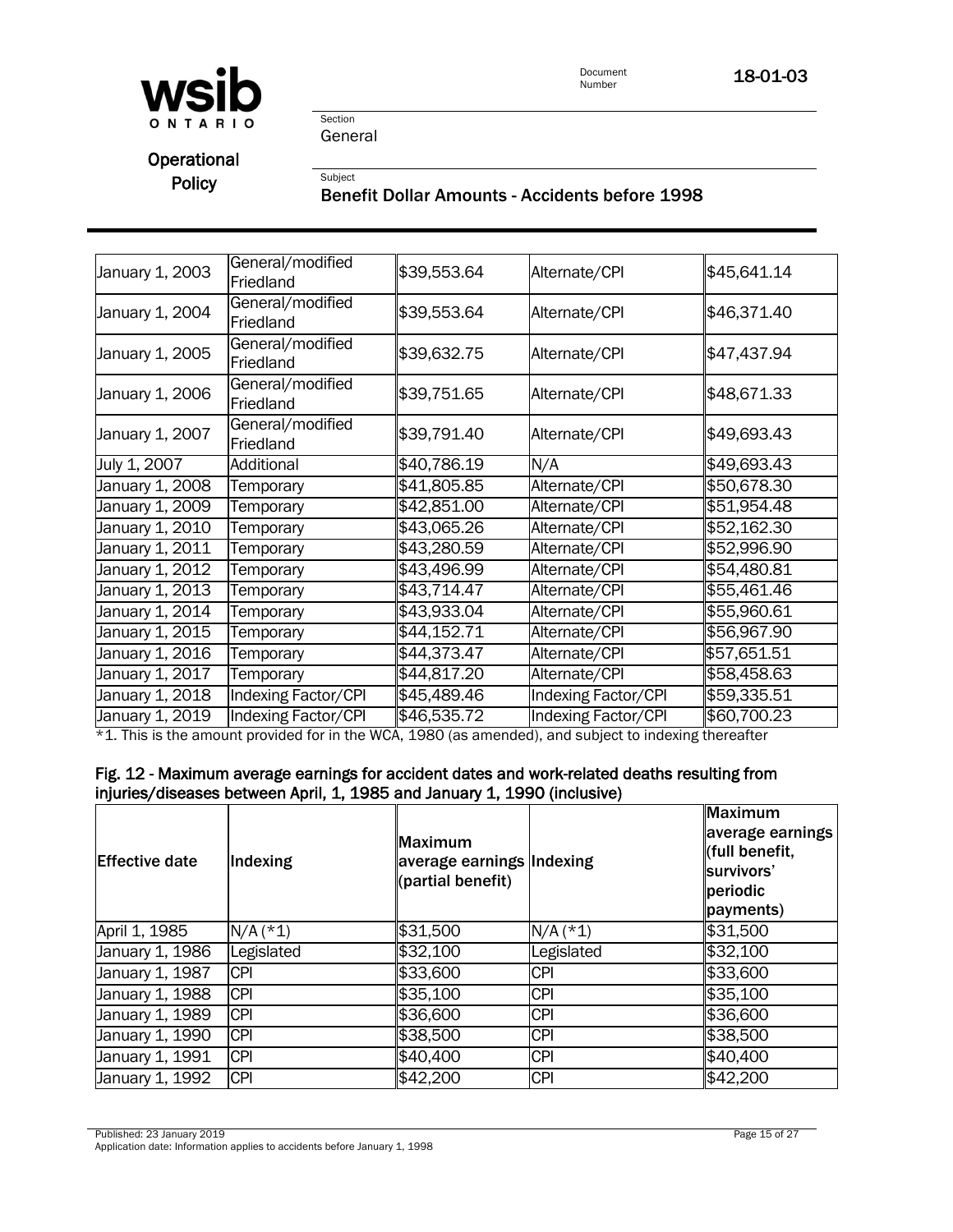

18-01-03

Section General

Subject

# **Operational**

Policy

#### Benefit Dollar Amounts - Accidents before 1998

| January 1, 1993 | <b>CPI</b>                    | \$42,900 | <b>CPI</b>              | \$42,900         |
|-----------------|-------------------------------|----------|-------------------------|------------------|
| January 1, 1994 | <b>CPI</b>                    | \$43,800 | $\overline{\text{CPI}}$ | \$43,800         |
| January 1, 1995 | Friedland                     | \$43,800 | <b>CPI</b>              | \$43,800         |
| January 1, 1996 | Friedland                     | \$44,200 | <b>CPI</b>              | \$44,900         |
| January 1, 1997 | Friedland                     | \$44,400 | <b>CPI</b>              | \$45,700         |
| January 1, 1998 | General/modified<br>Friedland | \$44,400 | Alternate/CPI           | \$46,400         |
| January 1, 1999 | General/modified<br>Friedland | \$44,400 | Alternate/CPI           | \$46,900         |
| January 1, 2000 | General/modified<br>Friedland | \$44,500 | Alternate/CPI           | $\sqrt{$48,000}$ |
| January 1, 2001 | General/modified<br>Friedland | \$44,700 | Alternate/CPI           | \$49,400         |
| January 1, 2002 | General/modified<br>Friedland | \$44,700 | Alternate/CPI           | \$50,400         |
| January 1, 2003 | General/modified<br>Friedland | \$45,000 | Alternate/CPI           | \$52,100         |
| January 1, 2004 | General/modified<br>Friedland | \$45,000 | Alternate/CPI           | \$53,000         |
| January 1, 2005 | General/modified<br>Friedland | \$45,100 | Alternate/CPI           | \$54,300         |
| January 1, 2006 | General/modified<br>Friedland | \$45,300 | Alternate/CPI           | \$55,800         |
| January 1, 2007 | General/modified<br>Friedland | \$45,400 | Alternate/CPI           | \$57,000         |
| July 1, 2007    | <b>Additional</b>             | \$46,600 | N/A                     | \$57,000         |
| January 1, 2008 | Temporary                     | \$47,800 | Alternate/CPI           | \$58,200         |
| January 1, 2009 | Temporary                     | \$49,000 | Alternate/CPI           | \$59,700         |
| January 1, 2010 | Temporary                     | \$49,300 | Alternate/CPI           | \$60,000         |
| January 1, 2011 | Temporary                     | \$49,600 | Alternate/CPI           | \$61,000         |
| January 1, 2012 | Temporary                     | \$49,900 | Alternate/CPI           | \$62,800         |
| January 1, 2013 | Temporary                     | \$50,200 | Alternate/CPI           | \$64,000         |
| January 1, 2014 | Temporary                     | \$50,500 | Alternate/CPI           | \$64,600         |
| January 1, 2015 | Temporary                     | \$50,800 | Alternate/CPI           | \$65,800         |
| January 1, 2016 | Temporary                     | \$51,100 | Alternate/CPI           | \$66,000         |
| January 1, 2017 | Temporary                     | \$51,700 | Alternate/CPI           | \$67,600         |
| January 1, 2018 | Indexing Factor/CPI           | \$52,500 | Indexing Factor/CPI     | \$68,600         |
| January 1, 2019 | Indexing Factor/CPI           | \$53,700 | Indexing Factor/CPI     | \$70,200         |

\*1. This is the amount provided for in the WCA, 1980 for April 1, 1985 onward, and subject to indexing thereafter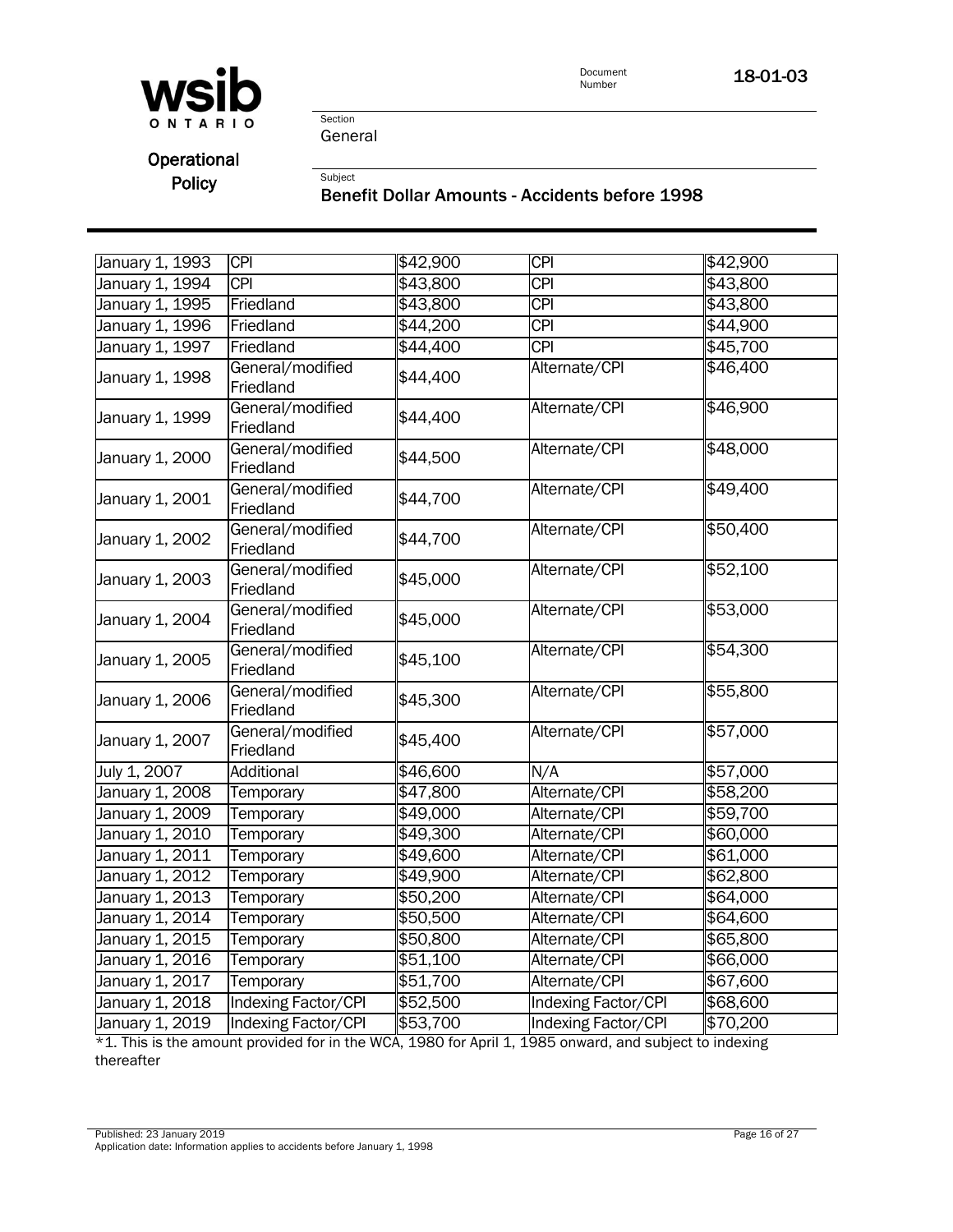

18-01-03

Section General

Subject

**Operational** Policy

Benefit Dollar Amounts - Accidents before 1998

#### Fig. 13 - Maximum average earnings for accident dates and work-related deaths resulting from injuries/diseases between January 2, 1990 and December 31, 1990 (inclusive)

| <b>Effective date</b> | Indexing                      | Maximum<br>average earnings Indexing<br>(partial benefit) |                  | <b>Maximum</b><br>average earnings<br>(full benefit,<br>survivors'<br>periodic<br>payments) |
|-----------------------|-------------------------------|-----------------------------------------------------------|------------------|---------------------------------------------------------------------------------------------|
| January 2, 1990       | $N/A$ (*1)                    | \$38,500                                                  | $N/A$ (*1)       | \$38,500                                                                                    |
| January 1, 1991       | <b>CPI</b>                    | \$40,400                                                  | <b>CPI</b>       | \$40,400                                                                                    |
| January 1, 1992       | <b>CPI</b>                    | \$42,200                                                  | <b>CPI</b>       | \$42,200                                                                                    |
| January 1, 1993       | <b>CPI</b>                    | \$42,900                                                  | <b>CPI</b>       | \$42,900                                                                                    |
| January 1, 1994       | <b>CPI</b>                    | \$43,800                                                  | <b>CPI</b>       | \$43,800                                                                                    |
| January 1, 1995       | Friedland                     | \$43,800                                                  | <b>CPI</b>       | \$43,800                                                                                    |
| January 1, 1996       | Friedland                     | \$44,200                                                  | $\overline{CPI}$ | \$44,900                                                                                    |
| January 1, 1997       | Friedland                     | \$44,400                                                  | <b>CPI</b>       | \$45,700                                                                                    |
| January 1, 1998       | General/modified<br>Friedland | \$44,400                                                  | Alternate/CPI    | \$46,400                                                                                    |
| January 1, 1999       | General/modified<br>Friedland | \$44,400                                                  | Alternate/CPI    | \$46,900                                                                                    |
| January 1, 2000       | General/modified<br>Friedland | \$44,500                                                  | Alternate/CPI    | \$48,000                                                                                    |
| January 1, 2001       | General/modified<br>Friedland | \$44,700                                                  | Alternate/CPI    | \$49,400                                                                                    |
| January 1, 2002       | General/modified<br>Friedland | \$44,700                                                  | Alternate/CPI    | \$50,400                                                                                    |
| January 1, 2003       | General/modified<br>Friedland | \$45,000                                                  | Alternate/CPI    | \$52,100                                                                                    |
| January 1, 2004       | General/modified<br>Friedland | \$45,000                                                  | Alternate/CPI    | \$53,000                                                                                    |
| January 1, 2005       | General/modified<br>Friedland | \$45,100                                                  | Alternate/CPI    | \$54,300                                                                                    |
| January 1, 2006       | General/modified<br>Friedland | \$45,300                                                  | Alternate/CPI    | \$55,800                                                                                    |
| January 1, 2007       | General/modified<br>Friedland | \$45,400                                                  | Alternate/CPI    | \$57,000                                                                                    |
| July 1, 2007          | Additional                    | \$46,600                                                  | N/A              | \$57,000                                                                                    |
| January 1, 2008       | Temporary                     | \$47,800                                                  | Alternate/CPI    | \$58,200                                                                                    |
| January 1, 2009       | Temporary                     | \$49,000                                                  | Alternate/CPI    | \$59,700                                                                                    |
| January 1, 2010       | Temporary                     | \$49,300                                                  | Alternate/CPI    | \$60,000                                                                                    |
| January 1, 2011       | Temporary                     | \$49,600                                                  | Alternate/CPI    | \$61,000                                                                                    |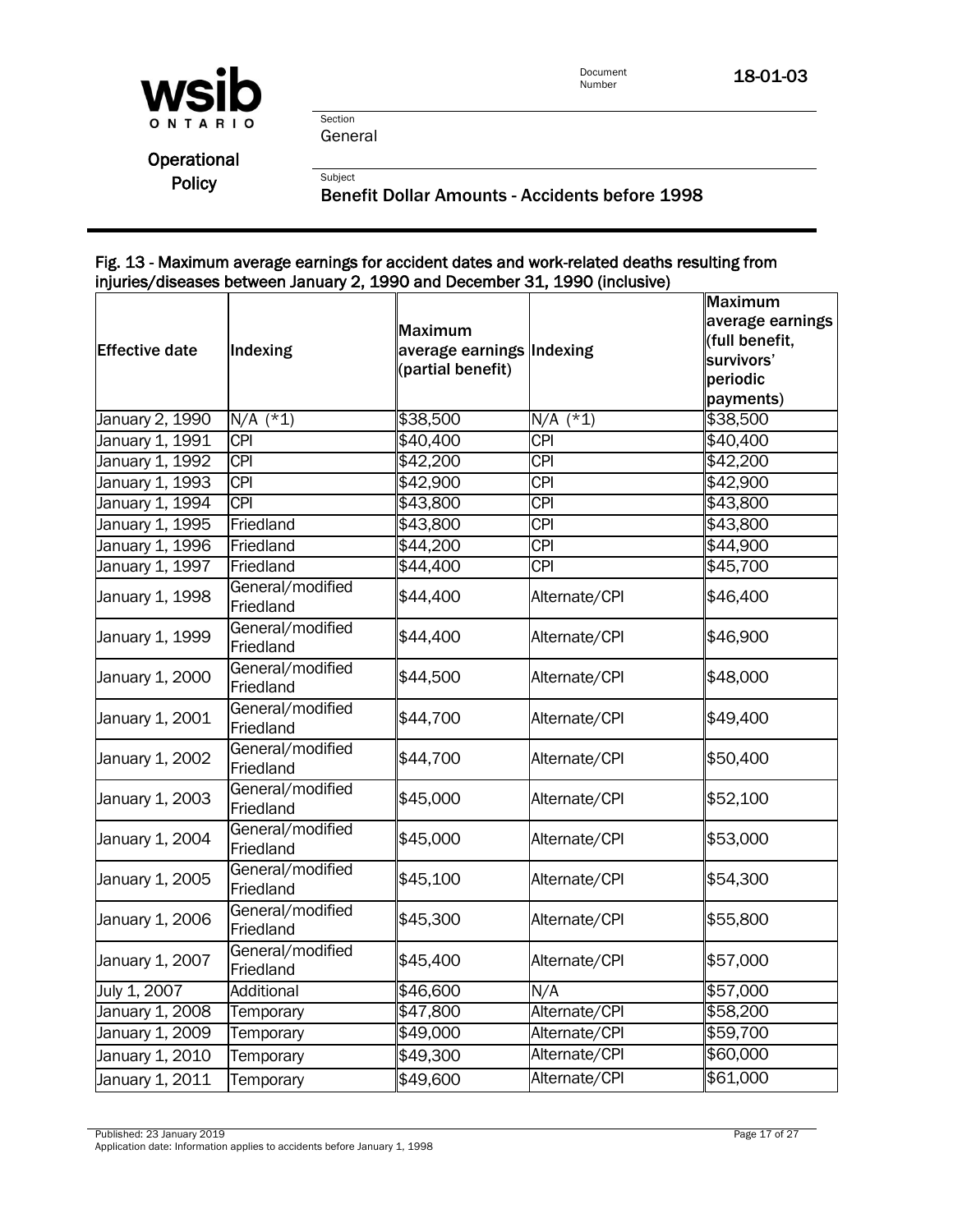

Document<br>Number 18-01-03

Section General

**Subject** 

**Operational** Policy

#### Benefit Dollar Amounts - Accidents before 1998

| January 1, 2012 | Temporary           | \$49,900 | Alternate/CPI       | \$62,800 |
|-----------------|---------------------|----------|---------------------|----------|
| January 1, 2013 | Temporary           | \$50,200 | Alternate/CPI       | \$64,000 |
| January 1, 2014 | Temporary           | \$50,500 | Alternate/CPI       | \$64,600 |
| January 1, 2015 | Temporary           | \$50,800 | Alternate/CPI       | \$65,800 |
| January 1, 2016 | Temporary           | \$51,100 | Alternate/CPI       | \$66,000 |
| January 1, 2017 | Temporary           | \$51,700 | Alternate/CPI       | \$67,600 |
| January 1, 2018 | Indexing Factor/CPI | \$52,500 | Indexing Factor/CPI | \$68,600 |
| January 1, 2019 | Indexing Factor/CPI | \$53,700 | Indexing Factor/CPI | \$70,200 |

\*1. This is the amount provided for in the WCA, 1990 for January 2, 1990, and subject to indexing thereafter

#### Fig. 14 - Maximum average earnings for accident dates and work-related deaths resulting from injuries/diseases between January 1, 1991 and December 31, 1991 (inclusive)

| <b>Effective date</b> | Indexing                      | <b>Maximum</b><br>average earnings Indexing<br>(partial benefit) |                  | <b>Maximum</b><br>average earnings<br>(full benefit,<br>survivors'<br>periodic<br>payments) |
|-----------------------|-------------------------------|------------------------------------------------------------------|------------------|---------------------------------------------------------------------------------------------|
| January 1, 1991       | $N/A$ (*1)                    | \$42,000                                                         | $N/A$ (*1)       | \$42,000                                                                                    |
| January 1, 1992       | <b>CPI</b>                    | \$43,900                                                         | <b>CPI</b>       | \$43,900                                                                                    |
| January 1, 1993       | <b>CPI</b>                    | \$44,700                                                         | $\overline{CPI}$ | \$44,700                                                                                    |
| January 1, 1994       | <b>CPI</b>                    | \$45,600                                                         | <b>CPI</b>       | \$45,600                                                                                    |
| January 1, 1995       | Friedland                     | \$45,600                                                         | $\overline{CPI}$ | \$45,600                                                                                    |
| January 1, 1996       | Friedland                     | \$46,000                                                         | $\overline{CPI}$ | \$46,700                                                                                    |
| January 1, 1997       | Friedland                     | \$46,200                                                         | <b>CPI</b>       | \$47,500                                                                                    |
| January 1, 1998       | General/modified<br>Friedland | \$46,200                                                         | Alternate/CPI    | \$48,300                                                                                    |
| January 1, 1999       | General/modified<br>Friedland | \$46,200                                                         | Alternate/CPI    | \$48,800                                                                                    |
| January 1, 2000       | General/modified<br>Friedland | \$46,300                                                         | Alternate/CPI    | \$50,000                                                                                    |
| January 1, 2001       | General/modified<br>Friedland | \$46,500                                                         | Alternate/CPI    | \$51,400                                                                                    |
| January 1, 2002       | General/modified<br>Friedland | \$46,500                                                         | Alternate/CPI    | \$52,400                                                                                    |
| January 1, 2003       | General/modified<br>Friedland | \$46,800                                                         | Alternate/CPI    | \$54,100                                                                                    |
| January 1, 2004       | General/modified<br>Friedland | \$46,800                                                         | Alternate/CPI    | \$55,000                                                                                    |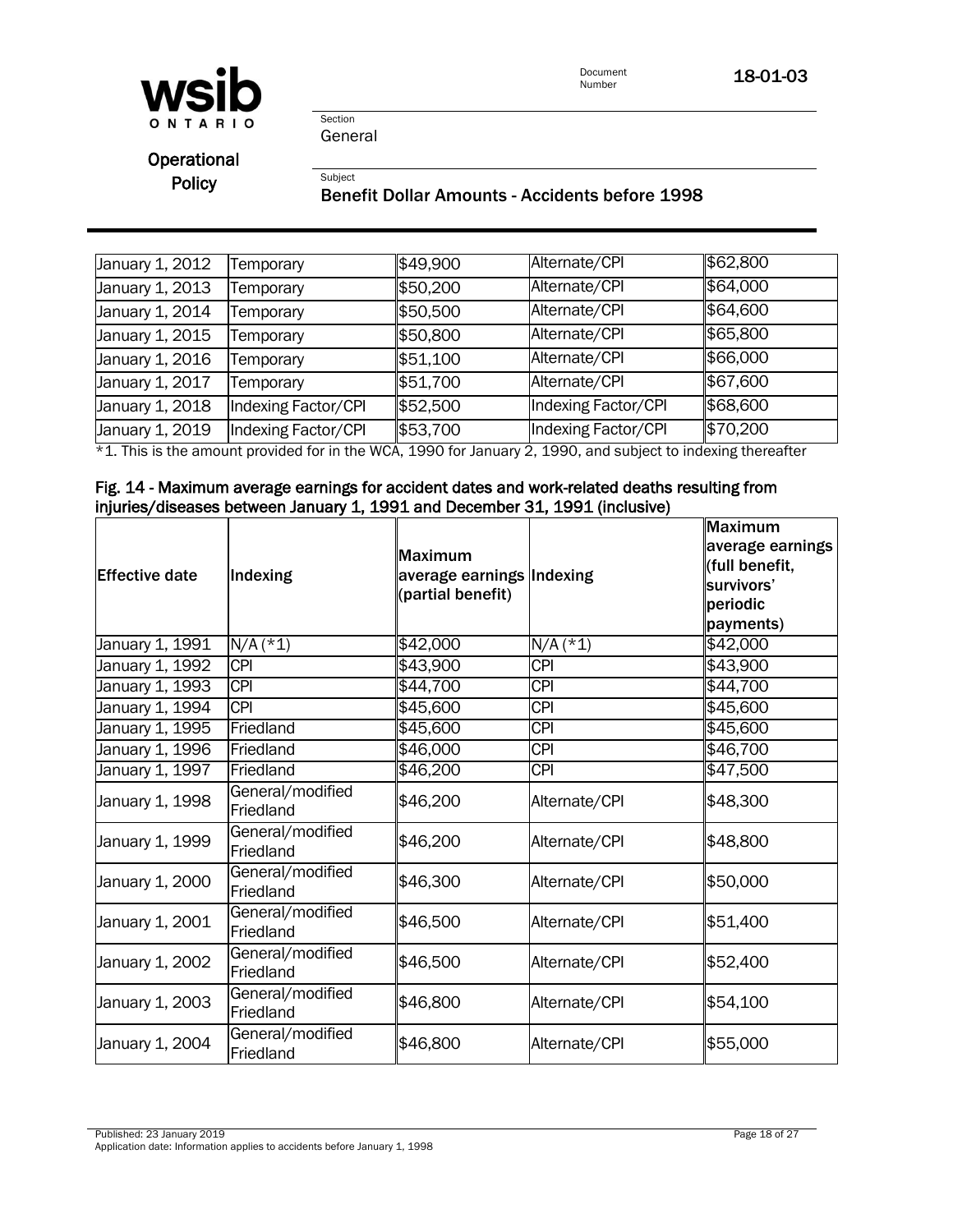

Document<br>Number 18-01-03

Section General

Subject

**Operational** Policy

#### Benefit Dollar Amounts - Accidents before 1998

| January 1, 2005 | General/modified<br>Friedland | \$46,900 | Alternate/CPI                                                                                                                                                                                   | \$56,300 |
|-----------------|-------------------------------|----------|-------------------------------------------------------------------------------------------------------------------------------------------------------------------------------------------------|----------|
| January 1, 2006 | General/modified<br>Friedland | \$47,100 | Alternate/CPI                                                                                                                                                                                   | \$57,800 |
| January 1, 2007 | General/modified<br>Friedland | \$47,200 | Alternate/CPI                                                                                                                                                                                   | \$59,100 |
| July 1, 2007    | Additional                    | \$48,400 | N/A                                                                                                                                                                                             | \$59,100 |
| January 1, 2008 | Temporary                     | \$49,700 | Alternate/CPI                                                                                                                                                                                   | \$60,300 |
| January 1, 2009 | Temporary                     | \$51,000 | Alternate/CPI                                                                                                                                                                                   | \$61,900 |
| January 1, 2010 | Temporary                     | \$51,300 | Alternate/CPI                                                                                                                                                                                   | \$62,200 |
| January 1, 2011 | Temporary                     | \$51,600 | Alternate/CPI                                                                                                                                                                                   | \$63,200 |
| January 1, 2012 | Temporary                     | \$51,900 | Alternate/CPI                                                                                                                                                                                   | \$65,000 |
| January 1, 2013 | Temporary                     | \$52,200 | Alternate/CPI                                                                                                                                                                                   | \$66,200 |
| January 1, 2014 | Temporary                     | \$52,500 | Alternate/CPI                                                                                                                                                                                   | \$66,800 |
| January 1, 2015 | Temporary                     | \$52,800 | Alternate/CPI                                                                                                                                                                                   | \$68,100 |
| January 1, 2016 | Temporary                     | \$53,100 | Alternate/CPI                                                                                                                                                                                   | \$69,000 |
| January 1, 2017 | Temporary                     | \$53,700 | Alternate/CPI                                                                                                                                                                                   | \$70,000 |
| January 1, 2018 | Indexing Factor/CPI           | \$54,500 | Indexing Factor/CPI                                                                                                                                                                             | \$71,100 |
| January 1, 2019 | Indexing Factor/CPI           | \$55,800 | Indexing Factor/CPI<br>$\mathcal{A}$ This is the concernst provided for in the MIOA $\mathcal{A}$ OOA for longing $\mathcal{A}$ $\mathcal{A}$ OOA can be absoluted in deviated to be applicated | \$72,700 |

\*1. This is the amount provided for in the WCA, 1990 for January 1, 1991, and subject to indexing thereafter

#### Fig. 15 - Maximum average earnings for accident dates and work-related deaths resulting from injuries/diseases between January 1, 1992 and December 31, 1992 (inclusive)

| <b>IEffective date</b> | Average industrial<br>wage    | <b>Maximum</b><br>average earnings<br>(partial benefit) | <b>Average industrial</b><br>wage | <b>Maximum</b><br>average earnings<br>(full benefit,<br>survivors'<br>periodic<br>payments) |  |  |
|------------------------|-------------------------------|---------------------------------------------------------|-----------------------------------|---------------------------------------------------------------------------------------------|--|--|
| January 1, 1992        | \$29,000 x 175%               | \$50,800                                                | \$29,000 x 175%                   | \$50,800                                                                                    |  |  |
| Indexing               |                               |                                                         |                                   |                                                                                             |  |  |
| January 1, 1993        | <b>CPI</b>                    | \$51,700                                                | <b>CPI</b>                        | \$51,700                                                                                    |  |  |
| January 1, 1994        | <b>CPI</b>                    | \$52,700                                                | <b>CPI</b>                        | \$52,700                                                                                    |  |  |
| January 1, 1995        | Friedland                     | \$52,700                                                | <b>CPI</b>                        | \$52,700                                                                                    |  |  |
| January 1, 1996        | Friedland                     | \$53,200                                                | <b>CPI</b>                        | \$54,000                                                                                    |  |  |
| January 1, 1997        | Friedland                     | \$53,400                                                | <b>CPI</b>                        | \$55,000                                                                                    |  |  |
| January 1, 1998        | General/modified<br>Friedland | \$53,400                                                | Alternate/CPI                     | \$55,900                                                                                    |  |  |
| January 1, 1999        | General/modified<br>Friedland | \$53,400                                                | Alternate/CPI                     | \$56,500                                                                                    |  |  |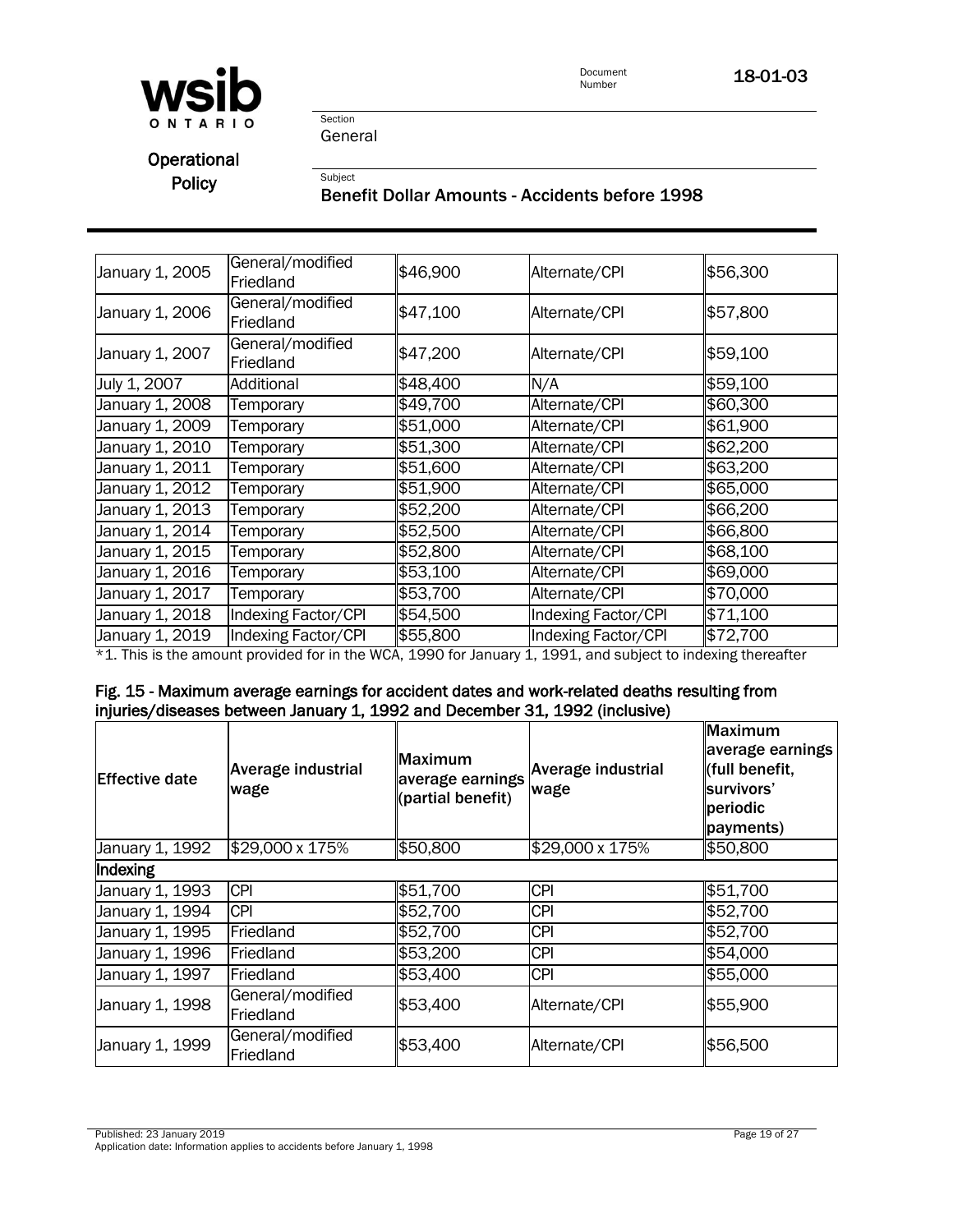

18-01-03

Section General

Subject

## **Operational** Policy

## Benefit Dollar Amounts - Accidents before 1998

| January 1, 2000 | General/modified<br>Friedland | \$53,600 | Alternate/CPI       | \$57,800 |
|-----------------|-------------------------------|----------|---------------------|----------|
| January 1, 2001 | General/modified<br>Friedland | \$53,900 | Alternate/CPI       | \$59,500 |
| January 1, 2002 | General/modified<br>Friedland | \$53,900 | Alternate/CPI       | \$60,700 |
| January 1, 2003 | General/modified<br>Friedland | \$54,300 | Alternate/CPI       | \$62,700 |
| January 1, 2004 | General/modified<br>Friedland | \$54,300 | Alternate/CPI       | \$63,800 |
| January 1, 2005 | General/modified<br>Friedland | \$54,500 | Alternate/CPI       | \$65,300 |
| January 1, 2006 | General/modified<br>Friedland | \$54,700 | Alternate/CPI       | \$67,000 |
| January 1, 2007 | General/modified<br>Friedland | \$54,800 | Alternate/CPI       | \$68,500 |
| July 1, 2007    | Additional                    | \$56,200 | N/A                 | \$68,500 |
| January 1, 2008 | Temporary                     | \$57,700 | Alternate/CPI       | \$69,900 |
| January 1, 2009 | Temporary                     | \$59,200 | Alternate/CPI       | \$71,700 |
| January 1, 2010 | Temporary                     | \$59,500 | Alternate/CPI       | \$72,000 |
| January 1, 2011 | Temporary                     | \$59,800 | Alternate/CPI       | \$73,200 |
| January 1, 2012 | Temporary                     | \$60,100 | Alternate/CPI       | \$75,300 |
| January 1, 2013 | Temporary                     | \$60,500 | Alternate/CPI       | \$76,700 |
| January 1, 2014 | Temporary                     | \$60,900 | Alternate/CPI       | \$77,400 |
| January 1, 2015 | Temporary                     | \$61,300 | Alternate/CPI       | \$78,800 |
| January 1, 2016 | Temporary                     | \$61,700 | Alternate/CPI       | \$79,800 |
| January 1, 2017 | Temporary                     | \$62,400 | Alternate/CPI       | \$81,000 |
| January 1, 2018 | Indexing Factor/CPI           | \$63,300 | Indexing Factor/CPI | \$82,200 |
| January 1, 2019 | <b>Indexing Factor/CPI</b>    | \$64,800 | Indexing Factor/CPI | \$84,100 |

#### Fig. 16 - Maximum average earnings for accident dates and work-related deaths resulting from injuries/diseases between January 1, 1993 and December 31, 1993 (inclusive)

| <b>Effective date</b> | Average industrial<br>wage | <b>Maximum</b><br>average earnings<br>(partial benefit) | Average industrial<br>wage | <b>Maximum</b><br>average earnings<br>(full benefit,<br>survivors'<br>periodic<br>payments) |
|-----------------------|----------------------------|---------------------------------------------------------|----------------------------|---------------------------------------------------------------------------------------------|
| January 1, 1993       | \$29,993.61 x 175%         | \$52,500                                                | \$29,993.61 x 175%         | \$52,500                                                                                    |
| Indexing              |                            |                                                         |                            |                                                                                             |
| January 1, 1994       | <b>CPI</b>                 | \$53,500                                                | <b>CPI</b>                 | \$53,500                                                                                    |

Published: 23 January 2019 Page 20 of 27

Application date: Information applies to accidents before January 1, 1998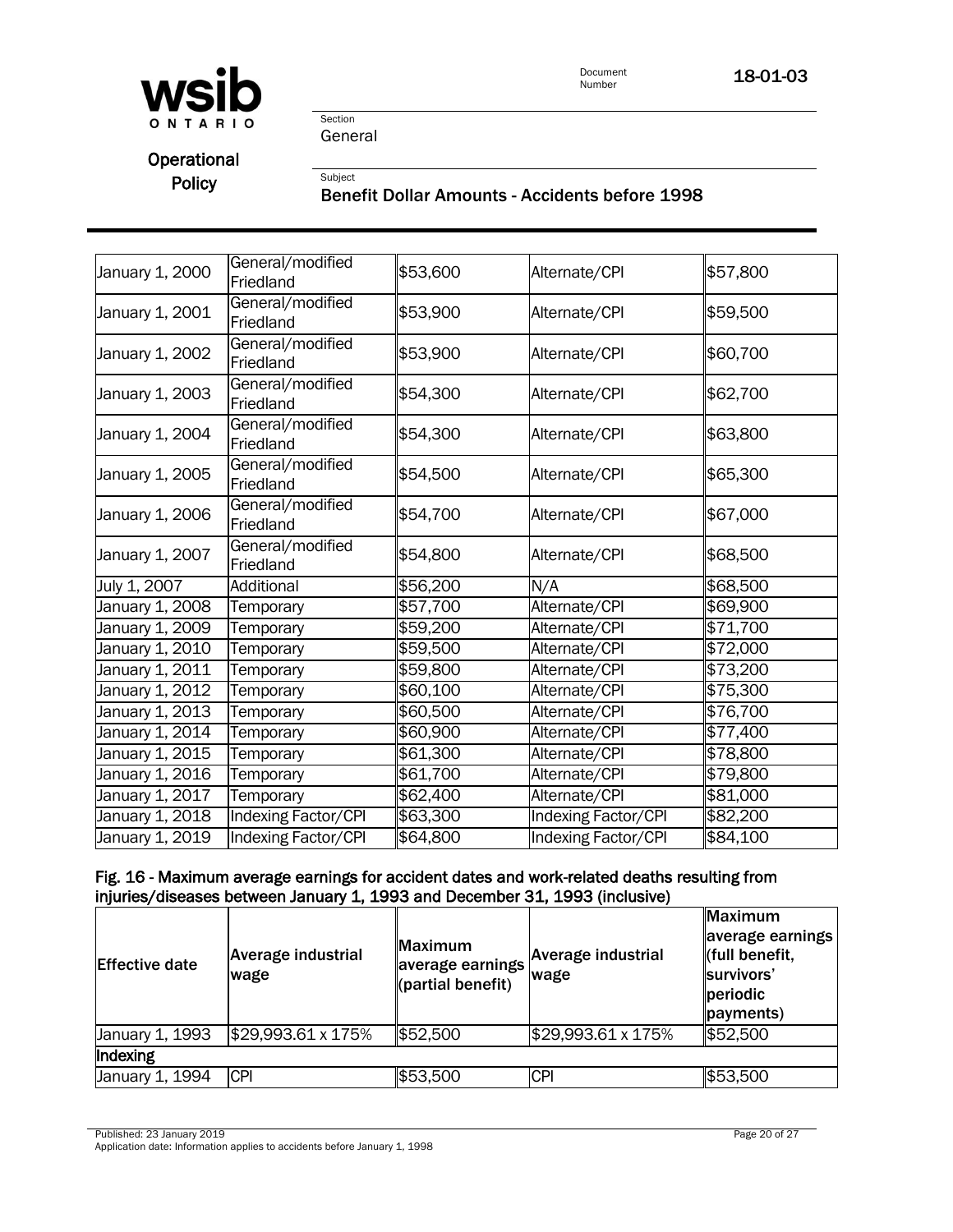

18-01-03

Section General

Subject

## **Operational** Policy

#### Benefit Dollar Amounts - Accidents before 1998

| January 1, 1995 | Friedland                     | \$53,500 | $\overline{CPI}$           | \$53,500 |
|-----------------|-------------------------------|----------|----------------------------|----------|
| January 1, 1996 | Friedland                     | \$54,000 | <b>CPI</b>                 | \$54,800 |
| January 1, 1997 | Friedland                     | \$54,200 | $\overline{CPI}$           | \$55,800 |
| January 1, 1998 | General/modified<br>Friedland | \$54,200 | Alternate/CPI              | \$56,700 |
| January 1, 1999 | General/modified<br>Friedland | \$54,200 | Alternate/CPI              | \$57,300 |
| January 1, 2000 | General/modified<br>Friedland | \$54,400 | Alternate/CPI              | \$58,700 |
| January 1, 2001 | General/modified<br>Friedland | \$54,700 | Alternate/CPI              | \$60,400 |
| January 1, 2002 | General/modified<br>Friedland | \$54,700 | Alternate/CPI              | \$61,600 |
| January 1, 2003 | General/modified<br>Friedland | \$55,100 | Alternate/CPI              | \$63,600 |
| January 1, 2004 | General/modified<br>Friedland | \$55,100 | Alternate/CPI              | \$64,700 |
| January 1, 2005 | General/modified<br>Friedland | \$55,300 | Alternate/CPI              | \$66,200 |
| January 1, 2006 | General/modified<br>Friedland | \$55,500 | Alternate/CPI              | \$68,000 |
| January 1, 2007 | General/modified<br>Friedland | \$55,600 | Alternate/CPI              | \$69,500 |
| July 1, 2007    | <b>Additional</b>             | \$57,000 | N/A                        | \$69,500 |
| January 1, 2008 | Temporary                     | \$58,500 | Alternate/CPI              | \$70,900 |
| January 1, 2009 | Temporary                     | \$60,000 | Alternate/CPI              | \$72,700 |
| January 1, 2010 | Temporary                     | \$60,300 | Alternate/CPI              | \$73,000 |
| January 1, 2011 | Temporary                     | \$60,700 | Alternate/CPI              | \$74,200 |
| January 1, 2012 | Temporary                     | \$61,100 | Alternate/CPI              | \$76,300 |
| January 1, 2013 | Temporary                     | \$61,500 | Alternate/CPI              | \$77,700 |
| January 1, 2014 | Temporary                     | \$61,900 | Alternate/CPI              | \$78,400 |
| January 1, 2015 | Temporary                     | \$62,300 | Alternate/CPI              | \$79,900 |
| January 1, 2016 | Temporary                     | \$62,700 | Alternate/CPI              | \$80,900 |
| January 1, 2017 | Temporary                     | \$63,400 | Alternate/CPI              | \$82,100 |
| January 1, 2018 | <b>Indexing Factor/CPI</b>    | \$64,400 | <b>Indexing Factor/CPI</b> | \$83,300 |
| January 1, 2019 | Indexing Factor/CPI           | \$65,900 | Indexing Factor/CPI        | \$85,200 |

#### Fig. 17 - Maximum average earnings for accident dates and work-related deaths resulting from injuries/diseases between January 1, 1994 and December 31, 1994 (inclusive)

| <b>Effective date</b> | Average industrial | Maximum               | Average industrial | Maximum          |
|-----------------------|--------------------|-----------------------|--------------------|------------------|
|                       | wage               | average earnings wage |                    | average earnings |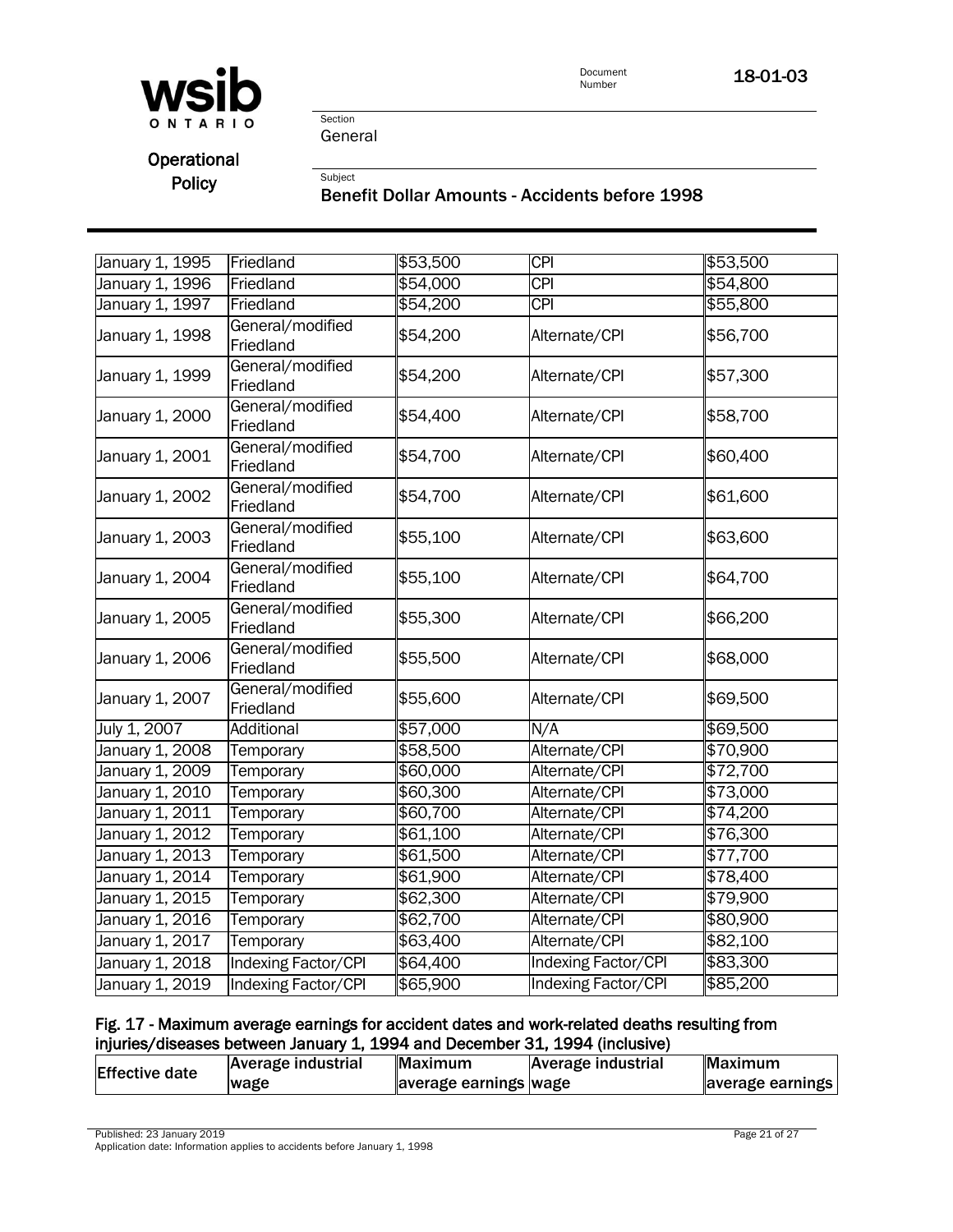

Section General

Subject

## Operational Policy

#### Benefit Dollar Amounts - Accidents before 1998

|                 |                               | (partial benefit) |                     | (full benefit,<br>survivors'<br>periodic |
|-----------------|-------------------------------|-------------------|---------------------|------------------------------------------|
| January 1, 1994 | \$30,789.84 x 175%            | \$53,900          | \$30,789.84 x 175%  | payments)<br>\$53,900                    |
| Indexing        |                               |                   |                     |                                          |
| January 1, 1995 | Friedland                     | \$53,900          | $\overline{CPI}$    | \$53,900                                 |
| January 1, 1996 | Friedland                     | \$54,400          | $\overline{CPI}$    | \$55,200                                 |
| January 1, 1997 | Friedland                     | \$54,600          | $\overline{CPI}$    | \$56,200                                 |
| January 1, 1998 | General/modified<br>Friedland | \$54,600          | Alternate/CPI       | \$57,100                                 |
| January 1, 1999 | General/modified<br>Friedland | \$54,600          | Alternate/CPI       | \$57,700                                 |
| January 1, 2000 | General/modified<br>Friedland | \$54,800          | Alternate/CPI       | \$59,100                                 |
| January 1, 2001 | General/modified<br>Friedland | \$55,100          | Alternate/CPI       | \$60,800                                 |
| January 1, 2002 | General/modified<br>Friedland | \$55,100          | Alternate/CPI       | \$62,000                                 |
| January 1, 2003 | General/modified<br>Friedland | \$55,500          | Alternate/CPI       | \$64,000                                 |
| January 1, 2004 | General/modified<br>Friedland | \$55,500          | Alternate/CPI       | \$65,100                                 |
| January 1, 2005 | General/modified<br>Friedland | \$55,700          | Alternate/CPI       | \$66,600                                 |
| January 1, 2006 | General/modified<br>Friedland | \$55,900          | Alternate/CPI       | \$68,400                                 |
| January 1, 2007 | General/modified<br>Friedland | \$56,000          | Alternate/CPI       | \$69,900                                 |
| July 1, 2007    | Additional                    | \$57,400          | N/A                 | \$69,900                                 |
| January 1, 2008 | Temporary                     | \$58,900          | Alternate/CPI       | $\sqrt{$71,300}$                         |
| January 1, 2009 | Temporary                     | \$60,400          | Alternate/CPI       | \$73,100                                 |
| January 1, 2010 | Temporary                     | \$60,800          | Alternate/CPI       | \$73,400                                 |
| January 1, 2011 | Temporary                     | \$61,200          | Alternate/CPI       | $\sqrt{$74,600}$                         |
| January 1, 2012 | Temporary                     | \$61,600          | Alternate/CPI       | \$76,700                                 |
| January 1, 2013 | Temporary                     | \$62,000          | Alternate/CPI       | \$78,100                                 |
| January 1, 2014 | Temporary                     | \$62,400          | Alternate/CPI       | \$78,900                                 |
| January 1, 2015 | Temporary                     | \$62,800          | Alternate/CPI       | \$80,400                                 |
| January 1, 2016 | Temporary                     | \$63,200          | Alternate/CPI       | \$81,400                                 |
| January 1, 2017 | Temporary                     | \$63,900          | Alternate/CPI       | \$82,600                                 |
| January 1, 2018 | Indexing Factor/CPI           | \$64,900          | Indexing Factor/CPI | \$83,800                                 |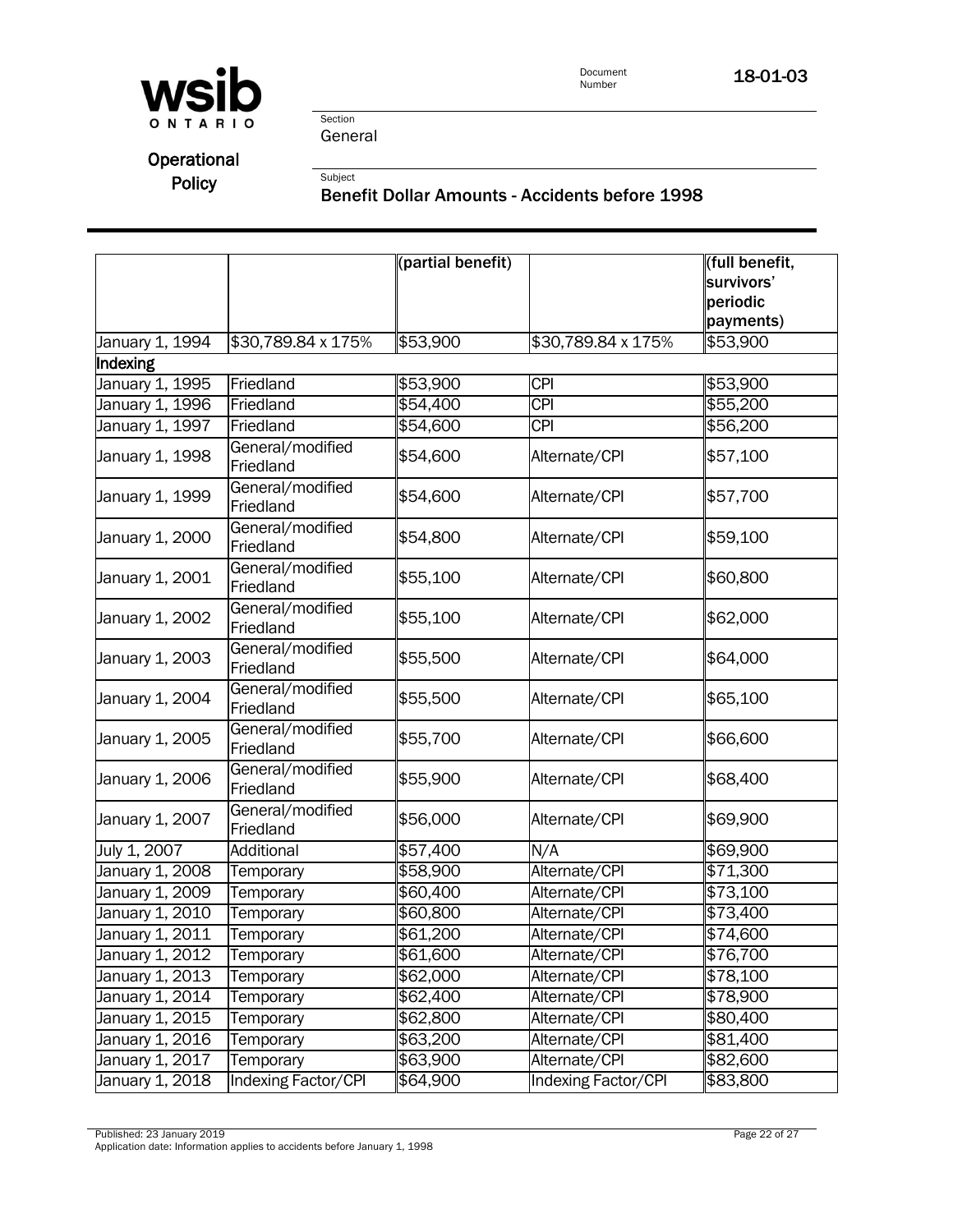

18-01-03

Section General

Subject

**Operational** Policy

Benefit Dollar Amounts - Accidents before 1998

| January 1, 2019   Indexing Factor/CPI | \$66,400 | Indexing Factor/CPI | \$85,700 |
|---------------------------------------|----------|---------------------|----------|

Fig. 18 - Maximum average earnings for accident dates and work-related deaths resulting from injuries/diseases between January 1, 1995 and December 31, 1995 (inclusive)

| <b>Effective date</b> | Average industrial<br>wage    | <b>Maximum</b><br>average earnings<br>(partial benefit) | Average industrial<br>wage | <b>Maximum</b><br>average earnings<br>(full benefit,<br>survivors'<br>periodic<br>payments) |
|-----------------------|-------------------------------|---------------------------------------------------------|----------------------------|---------------------------------------------------------------------------------------------|
| January 1, 1995       | \$31,656.74 x 175%            | \$55,400                                                | \$31,656.74 x 175%         | \$55,400                                                                                    |
| Indexing              |                               |                                                         |                            |                                                                                             |
| January 1, 1996       | Friedland                     | \$55,900                                                | <b>CPI</b>                 | \$56,800                                                                                    |
| January 1, 1997       | Friedland                     | \$56,100                                                | <b>CPI</b>                 | \$57,800                                                                                    |
| January 1, 1998       | General/modified<br>Friedland | \$56,100                                                | Alternate/CPI              | \$58,700                                                                                    |
| January 1, 1999       | General/modified<br>Friedland | \$56,100                                                | Alternate/CPI              | \$59,300                                                                                    |
| January 1, 2000       | General/modified<br>Friedland | \$56,300                                                | Alternate/CPI              | \$60,700                                                                                    |
| January 1, 2001       | General/modified<br>Friedland | \$56,600                                                | Alternate/CPI              | \$62,400                                                                                    |
| January 1, 2002       | General/modified<br>Friedland | \$56,600                                                | Alternate/CPI              | \$63,600                                                                                    |
| January 1, 2003       | General/modified<br>Friedland | \$57,000                                                | Alternate/CPI              | \$65,700                                                                                    |
| January 1, 2004       | General/modified<br>Friedland | \$57,000                                                | Alternate/CPI              | \$66,800                                                                                    |
| January 1, 2005       | General/modified<br>Friedland | \$57,200                                                | Alternate/CPI              | \$68,400                                                                                    |
| January 1, 2006       | General/modified<br>Friedland | \$57,400                                                | Alternate/CPI              | \$70,200                                                                                    |
| January 1, 2007       | General/modified<br>Friedland | \$57,500                                                | Alternate/CPI              | \$71,700                                                                                    |
| July 1, 2007          | Additional                    | \$59,000                                                | N/A                        | \$71,700                                                                                    |
| January 1, 2008       | Temporary                     | \$60,500                                                | Alternate/CPI              | \$73,200                                                                                    |
| January 1, 2009       | Temporary                     | \$62,100                                                | Alternate/CPI              | \$75,100                                                                                    |
| January 1, 2010       | Temporary                     | \$62,500                                                | Alternate/CPI              | $\sqrt{$75,400}$                                                                            |
| January 1, 2011       | Temporary                     | \$62,900                                                | Alternate/CPI              | \$76,700                                                                                    |
| January 1, 2012       | Temporary                     | \$63,300                                                | Alternate/CPI              | \$78,900                                                                                    |
| January 1, 2013       | Temporary                     | \$63,700                                                | Alternate/CPI              | \$80,400                                                                                    |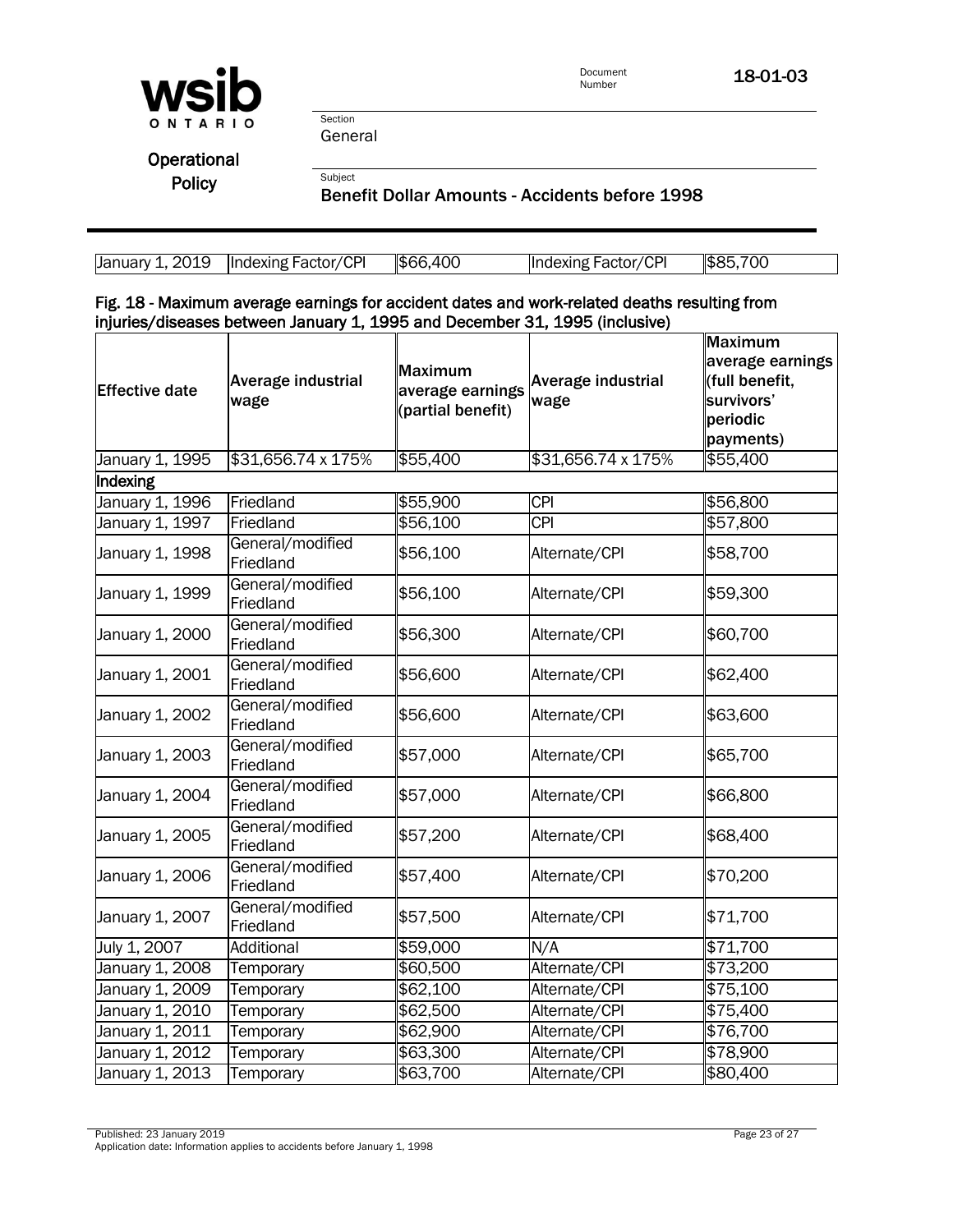

General

Section

Subject

## **Operational** Policy

### Benefit Dollar Amounts - Accidents before 1998

| <b>Effective date</b> | <b>Average industrial</b><br>wage | Maximum<br>(partial benefit) | laverage earnings Average industrial<br>wage | Maximum<br>average earnings<br>(full benefit,<br>survivors'<br>periodic<br>payments) |
|-----------------------|-----------------------------------|------------------------------|----------------------------------------------|--------------------------------------------------------------------------------------|
| January 1, 2014       | emporary                          | \$64,100                     | Alternate/CPI                                | \$81,200                                                                             |
| January 1, 2015       | <b>Femporary</b>                  | \$64,500                     | Alternate/CPI                                | \$82,700                                                                             |
| January 1, 2016       | Temporary                         | \$64,900                     | Alternate/CPI                                | \$83,700                                                                             |
| January 1, 2017       | Temporary                         | \$65,600                     | Alternate/CPI                                | \$84,900                                                                             |
| January 1, 2018       | Indexing Factor/CPI               | \$66,600                     | Indexing Factor/CPI                          | \$86,200                                                                             |
| January 1, 2019       | <b>Indexing Factor/CPI</b>        | \$68,100                     | Indexing Factor/CPI                          | \$88,200                                                                             |

#### Fig. 19 - Maximum average earnings for accident dates and work-related deaths resulting from injuries/diseases between January 1, 1996 and December 31, 1996 (inclusive)

| Effective date  | Average industrial<br>wage    | <b>Maximum</b><br>average earnings<br>(partial benefit) | <b>Average industrial</b><br>wage | <b>Maximum</b><br>average earnings<br>(full benefit,<br>survivors'<br>periodic<br>payments) |
|-----------------|-------------------------------|---------------------------------------------------------|-----------------------------------|---------------------------------------------------------------------------------------------|
| January 1, 1996 | \$31,771.41 x 175%            | \$55,600                                                | \$31,771.41 x 175%                | \$55,600                                                                                    |
| <b>Indexing</b> |                               |                                                         |                                   |                                                                                             |
| January 1, 1997 | Friedland                     | \$55,800                                                | <b>CPI</b>                        | \$56,600                                                                                    |
| January 1, 1998 | General/modified<br>Friedland | \$55,800                                                | Alternate/CPI                     | \$57,500                                                                                    |
| January 1, 1999 | General/modified<br>Friedland | \$55,800                                                | Alternate/CPI                     | \$58,100                                                                                    |
| January 1, 2000 | General/modified<br>Friedland | \$56,000                                                | Alternate/CPI                     | \$59,500                                                                                    |
| January 1, 2001 | General/modified<br>Friedland | \$56,300                                                | Alternate/CPI                     | \$61,200                                                                                    |
| January 1, 2002 | General/modified<br>Friedland | \$56,300                                                | Alternate/CPI                     | \$62,400                                                                                    |
| January 1, 2003 | General/modified<br>Friedland | \$56,700                                                | Alternate/CPI                     | \$64,400                                                                                    |
| January 1, 2004 | General/modified<br>Friedland | \$56,700                                                | Alternate/CPI                     | \$65,500                                                                                    |
| January 1, 2005 | General/modified<br>Friedland | \$56,900                                                | Alternate/CPI                     | \$67,100                                                                                    |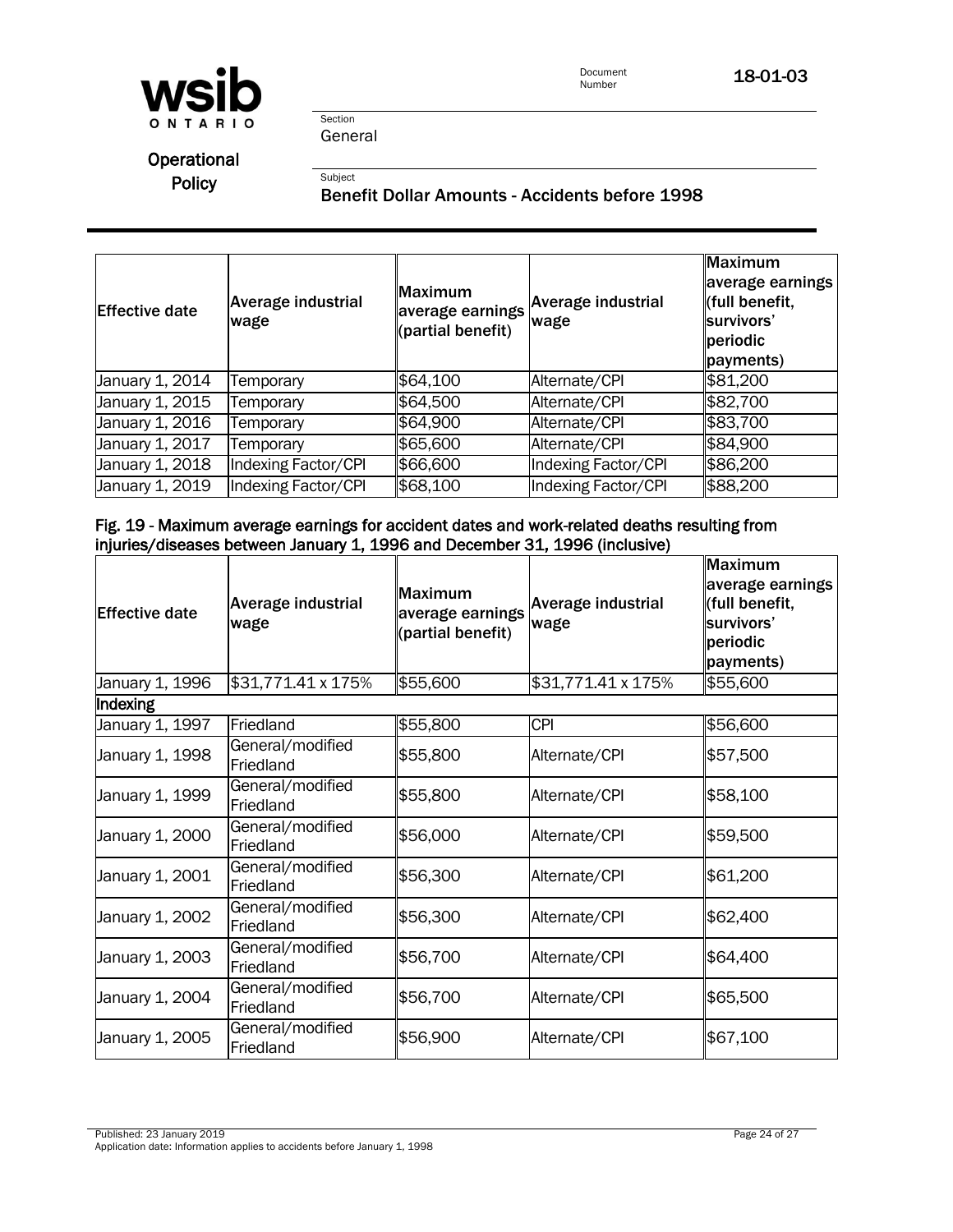

18-01-03

Section General

Subject

**Operational** Policy

#### Benefit Dollar Amounts - Accidents before 1998

| January 1, 2006 | General/modified<br>Friedland | \$57,100 | Alternate/CPI       | \$68,900 |
|-----------------|-------------------------------|----------|---------------------|----------|
| January 1, 2007 | General/modified<br>Friedland | \$57,200 | Alternate/CPI       | \$70,400 |
| July 1, 2007    | Additional                    | \$58,700 | N/A                 | \$70,400 |
| January 1, 2008 | Temporary                     | \$60,200 | Alternate/CPI       | \$71,900 |
| January 1, 2009 | Temporary                     | \$61,800 | Alternate/CPI       | \$73,700 |
| January 1, 2010 | Temporary                     | \$62,200 | Alternate/CPI       | \$74,000 |
| January 1, 2011 | Temporary                     | \$62,600 | Alternate/CPI       | \$75,200 |
| January 1, 2012 | Temporary                     | \$63,000 | Alternate/CPI       | \$77,400 |
| January 1, 2013 | Temporary                     | \$63,400 | Alternate/CPI       | \$78,800 |
| January 1, 2014 | Temporary                     | \$63,800 | Alternate/CPI       | \$79,600 |
| January 1, 2015 | Temporary                     | \$64,200 | Alternate/CPI       | \$81,100 |
| January 1, 2016 | Temporary                     | \$64,600 | Alternate/CPI       | \$82,100 |
| January 1, 2017 | Temporary                     | \$65,300 | Alternate/CPI       | \$83,300 |
| January 1, 2018 | <b>Indexing Factor/CPI</b>    | \$66,300 | Indexing Factor/CPI | \$84,500 |
| January 1, 2019 | Indexing Factor/CPI           | \$67,800 | Indexing Factor/CPI | \$86,400 |

### Fig. 20 - Maximum average earnings for accident dates and work-related deaths resulting from injuries/diseases between January 1, 1997 and December 31, 1997 (inclusive)

| <b>Effective date</b> | Average industrial<br>wage    | <b>Maximum</b><br>average earnings<br>(partial benefit) | Average industrial<br>wage | <b>Maximum</b><br>average earnings<br>(full benefit,<br>survivors'<br>periodic<br>payments) |
|-----------------------|-------------------------------|---------------------------------------------------------|----------------------------|---------------------------------------------------------------------------------------------|
| January 1, 1997       | \$32,070.46 x 175%            | \$56,100                                                | \$32,070.46 x 175%         | \$56,100                                                                                    |
| Indexing              |                               |                                                         |                            |                                                                                             |
| January 1, 1998       | General/modified<br>Friedland | \$56,100                                                | Alternate/CPI              | \$57,000                                                                                    |
| January 1, 1999       | General/modified<br>Friedland | \$56,100                                                | Alternate/CPI              | \$57,600                                                                                    |
| January 1, 2000       | General/modified<br>Friedland | \$56,300                                                | Alternate/CPI              | \$59,000                                                                                    |
| January 1, 2001       | General/modified<br>Friedland | \$56,600                                                | Alternate/CPI              | \$60,700                                                                                    |
| January 1, 2002       | General/modified<br>Friedland | \$56,600                                                | Alternate/CPI              | \$61,900                                                                                    |
| January 1, 2003       | General/modified<br>Friedland | \$57,000                                                | Alternate/CPI              | \$63,900                                                                                    |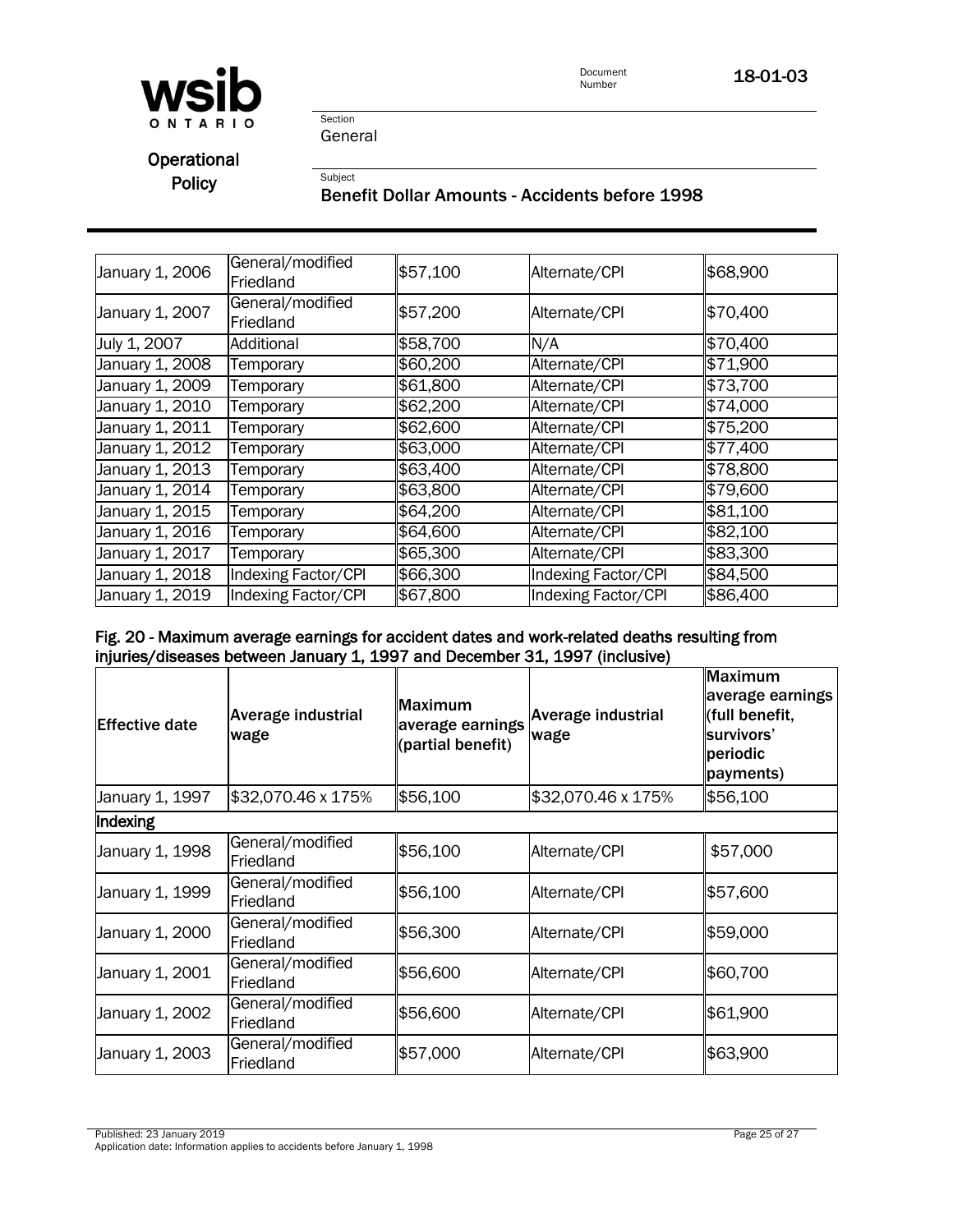

18-01-03

Section General

Subject

## Operational Policy

## Benefit Dollar Amounts - Accidents before 1998

| January 1, 2004               | General/modified    | \$57,000 | Alternate/CPI       | \$65,000 |
|-------------------------------|---------------------|----------|---------------------|----------|
|                               | Friedland           |          |                     |          |
| January 1, 2005               | General/modified    | \$57,200 | Alternate/CPI       | \$66,500 |
|                               | Friedland           |          |                     |          |
|                               | General/modified    |          |                     |          |
| January 1, 2006               | Friedland           | \$57,400 | Alternate/CPI       | \$68,300 |
|                               | General/modified    |          |                     |          |
| January 1, 2007               | Friedland           | \$57,500 | Alternate/CPI       | \$69,800 |
| July 1, 2007                  | Additional          | \$59,000 | N/A                 | \$69,800 |
| January 1, 2008               | Temporary           | \$60,500 | Alternate/CPI       | \$71,200 |
| January 1, 2009               | Temporary           | \$62,100 | Alternate/CPI       | \$73,000 |
| January 1, 2010               | Temporary           | \$62,500 | Alternate/CPI       | \$73,300 |
| January 1, 2011               | Temporary           | \$62,900 | Alternate/CPI       | \$74,500 |
| January 1, 2012               | Temporary           | \$63,300 | Alternate/CPI       | \$76,600 |
| January 1, 2013               | Temporary           | \$63,700 | Alternate/CPI       | \$78,000 |
| January 1, 2014               | Temporary           | \$64,100 | Alternate/CPI       | \$78,800 |
| January 1, 2015               | Temporary           | \$64,500 | Alternate/CPI       | \$80,300 |
| January 1, 20 $1\overline{6}$ | Temporary           | \$64,900 | Alternate/CPI       | \$81,300 |
| January 1, 20 $\overline{17}$ | Temporary           | \$65,600 | Alternate/CPI       | \$82,500 |
| January 1, 2018               | Indexing Factor/CPI | \$66,600 | Indexing Factor/CPI | \$83,700 |
| January 1, 2019               | Indexing Factor/CPI | \$68,100 | Indexing Factor/CPI | \$85,600 |

#### Fig. 21 - Factors

| <b>Effective date</b> | Percentage adjustment           | Percentage adjustment  |
|-----------------------|---------------------------------|------------------------|
| January 1, 1986       | $1.7%$ Legislated               | 1.7% Legislated        |
| January 1, 1987       | 4.4% CPI                        | $\overline{4.4\%}$ CPI |
| January 1, 1988       | 4.3% CPI                        | 4.3% CPI               |
| January 1, 1989       | 4.2% CPI                        | 4.2% CPI               |
| January 1, 1990       | 5.1% CPI                        | 5.1% CPI               |
| January 1, 1991       | 4.8% CPI                        | 4.8% CPI               |
| January 1, 1992       | 4.4% CPI                        | 4.4% CPI               |
| January 1, 1993       | 1.6% CPI                        | 1.6% CPI               |
| January 1, 1994       | 1.9% CPI                        | 1.9% CPI               |
| January 1, 1995       | 0.0% Friedland                  | 0.0% CPI               |
| January 1, 1996       | 0.8% Friedland                  | 2.4% CPI               |
| January 1, 1997       | 0.3% Friedland                  | 1.7% CPI               |
| January 1, 1998       | 0.0% General/modified Friedland | 1.5% Alternate/CPI     |
| January 1, 1999       | 0.0% General/modified Friedland | 1.0% Alternate/CPI     |
| January 1, 2000       | 0.2% General/modified Friedland | 2.3% Alternate/CPI     |
| January 1, 2001       | 0.4% General/modified Friedland | 2.8% Alternate/CPI     |
| January 1, 2002       | 0.0% General/modified Friedland | 1.9% Alternate/CPI     |